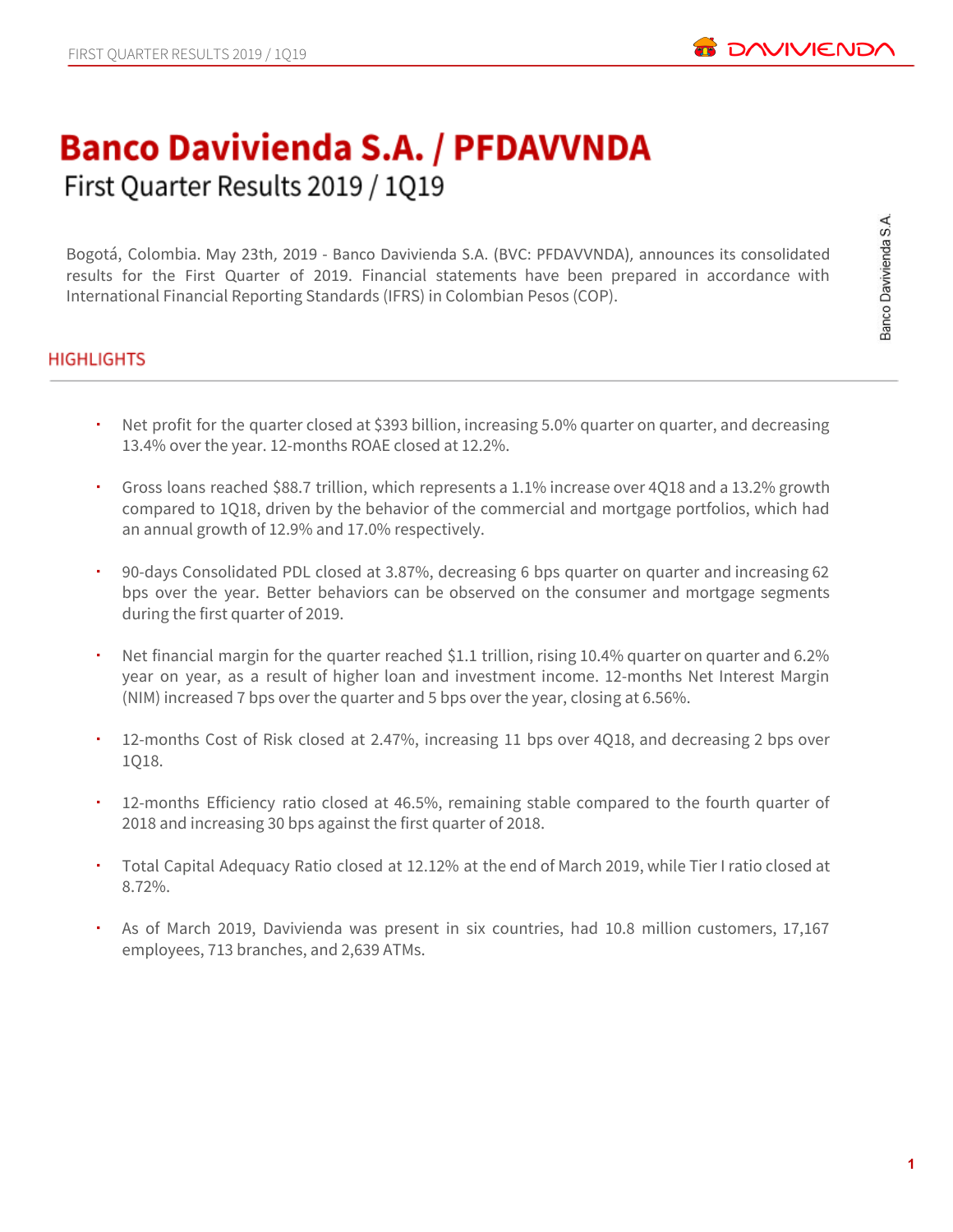## ECONOMIC ENVIRONMENT - COLOMBIA

According to preliminary estimates, the world economy grew slightly more during the first quarter of this year than it did over the last quarter of 2018. The US economy grew by 3.2%, compared to 2.2% three months earlier, while the Euro zone economy maintained a stable growth of 1.2% in the last two quarters. The Chinese economy grew 6.43%, a slightly higher figure than the 6.35% growth achieved over the last quarter of 2018. Despite the optimism generated by these figures, data such as container throughput, freight rates, or the Manufacturing PMI are indicative of a continued slowdown of the world economy during the first months of the year.

According to data reported by DANE (National Administrative Department of Statistics of Colombia), the economy grew 2.8% in the first quarter of 2019, which is above the figure of the same quarter of 2018. This higher economic growth is partially explained by higher average oil prices, low interest rates and low inflation, which allowed private consumption to recover.

Financial services, mining and commerce were the activities with better behavior, with increases of 5.5%, 5.3% and 4.0% over the first quarter of 2018 respectively. The construction sector was the only one registering a decrease over the quarter (-5.6%).

As for oil prices, the average WTI price stood at USD 54.89 during the first quarter of this year. When analyzing the evolution of prices for this year, a rising trend can be observed, explained by the worsening of the civil war in Libya and the fall in Venezuela's production as a result of the sanctions imposed by the United States.

Regarding monetary policy, it is important to highlight that the intervention interest rate set by the Colombian Central Bank (Banco de la República) has remained stable since late April 2018. This has been possible as economic growth is located below potential growth and inflation has remained at levels near the midpoint of the target range.

At the end of the first quarter of 2019, annual inflation was 3.22%,close to the 3.18% figure reported at the end of 2018. On this matter, it is worth noting that inflation has remained under control despite concerns on different subjects, such as an increase in the minimum wage well above inflation, the uncertainty caused by the presence of El Niño climate phenomenon and the rebound of the exchange rate at the end of last year.

The average exchange rate against the U.S. dollar reached \$3.137, returning to an upward trend, ending the quarter at \$3.191. The increase in the exchange rate occurred in spite of the increase in the oil price and it is as attributed to the perception of a greater deterioration in Europe and Japan's economic growth, compared to the performance of the United States economy.

Regarding tax policy, the Government revealed that the Consultancy Committee on the Fiscal Rule raised the deficit target allowed for 2019 from 2.4% of the GDP to 2.7%. On the other hand, gross tax revenue totaled \$38 trillion on the first three months of 2019, growing 8.5% over the same period in 2018. This revenue amounts to 24.4% of the \$157 trillion target set by the DIAN (National Tax and Customs Authority) for 2019.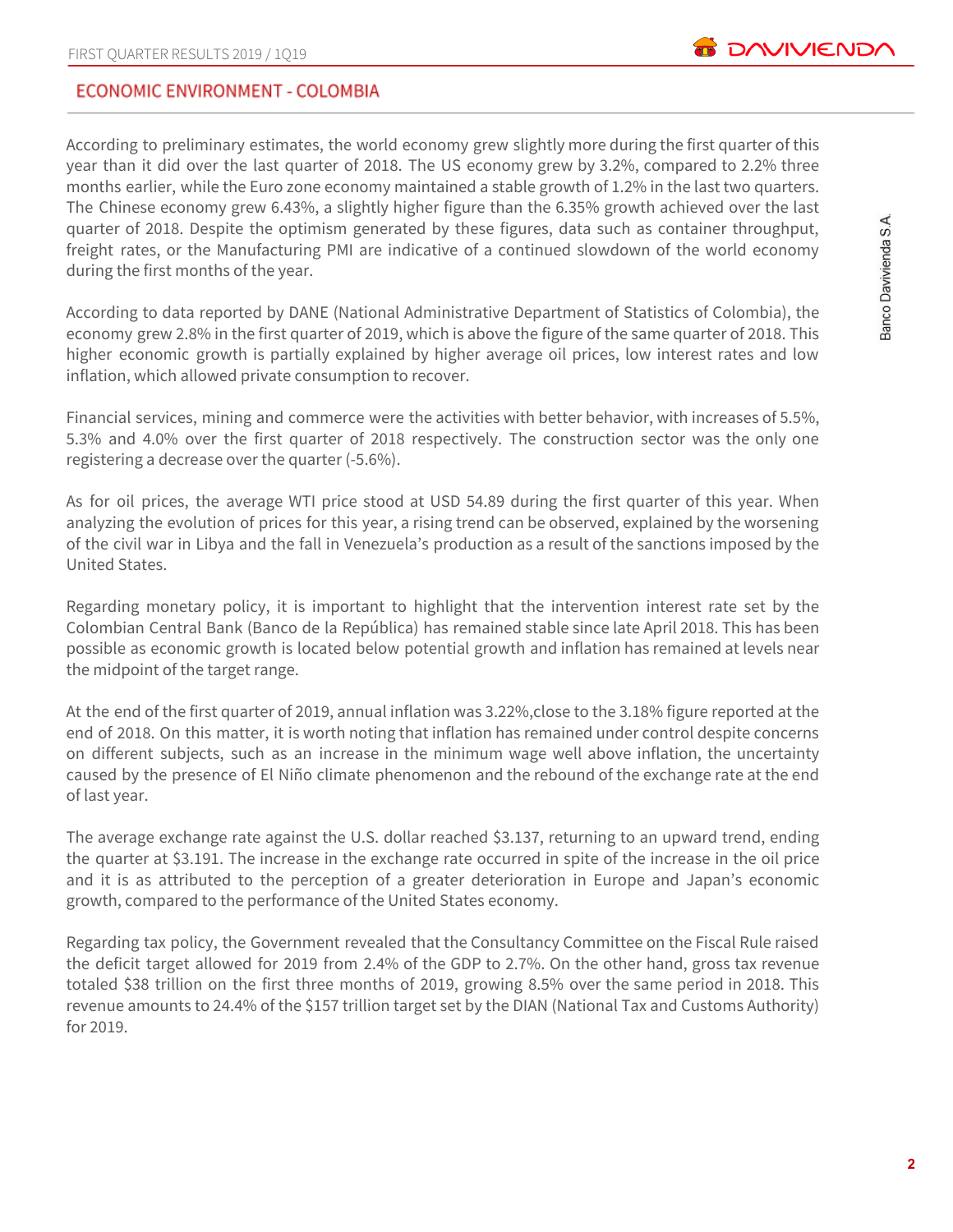## ECONOMIC ENVIRONMENT - CENTRAL AMERICA

As a whole, the Central American region slowed down in 2018. El Salvador was the only country with a higher growth, reporting 2.53% growth against 2.31% in 2017. Costa Rica grew 2.66% (3.40% in 2017), Honduras 3.75% (4.79% in 2017), and Panama 3.68% (5.32% in 2017).

Consumer confidence was affected in Costa Rica by uncertainty over the approval of the tax reform and public sector strikes. In Panama, strikes in the construction sector during the second quarter impacted the year balance.

Economic activity in Costa Rica, El Salvador, and Honduras, measured using the Monthly Economic Activity Index and Volume Index of Economic Activity for the first two months of 2019, slowed down compared to the annual growth registered in the last quarter of 2018.

Annual inflation in Costa Rica was 1.42% in March of 2019, standing below the target range set by the Central Bank (3% +/- 1%). Annual inflation in Honduras was 4.14% for the same period, closing within the target range (4% +/- 1%). Annual inflation in El Salvador and Panama for the period were 0.68% and -0.19%, respectively. In general, behavior of prices within the region is the result of a less dynamic economic growth and an interannual decrease of oil prices.

In terms of monetary policy, the reference rate in Costa Rica was cut in the first quarter by 25 basis points, while in Honduras it was raised 25 basis points. The currencies of the region presented contrasting behaviors during the first quarter of the year. The Honduran lempira depreciated 0.38%, while the Costa Rican colon had a 1.70% appreciation. The average prices for the first quarter were 24.55 per dollar in Honduras and 607.63 in Costa Rica.

The fiscal balance for the region in 2018 had mixed results. In Costa Rica, the Central Government deficit fell from 6.1% in 2017 to 6.0%. In Panama, the deficit was also reduced from 3.1% to 2.8%. However, the deficit of the non-financial public sector as a percentage of the GDP climbed to 2.7% from 2.5% in El Salvador.

Finally, Moody's upgraded Panama's risk rating from "Baa2" to "Baa1" in the first quarter of this year. According to the rating agency the upgrade is the result of positive economic forecasts and improvements in fiscal transparency. On the other hand, Fitch downgraded Costa Rica's risk rating to "B+" from "BB" due to financing stresses posing risks to macroeconomic stability. Risk ratings and forecasts remained unchanged for El Salvador and Honduras.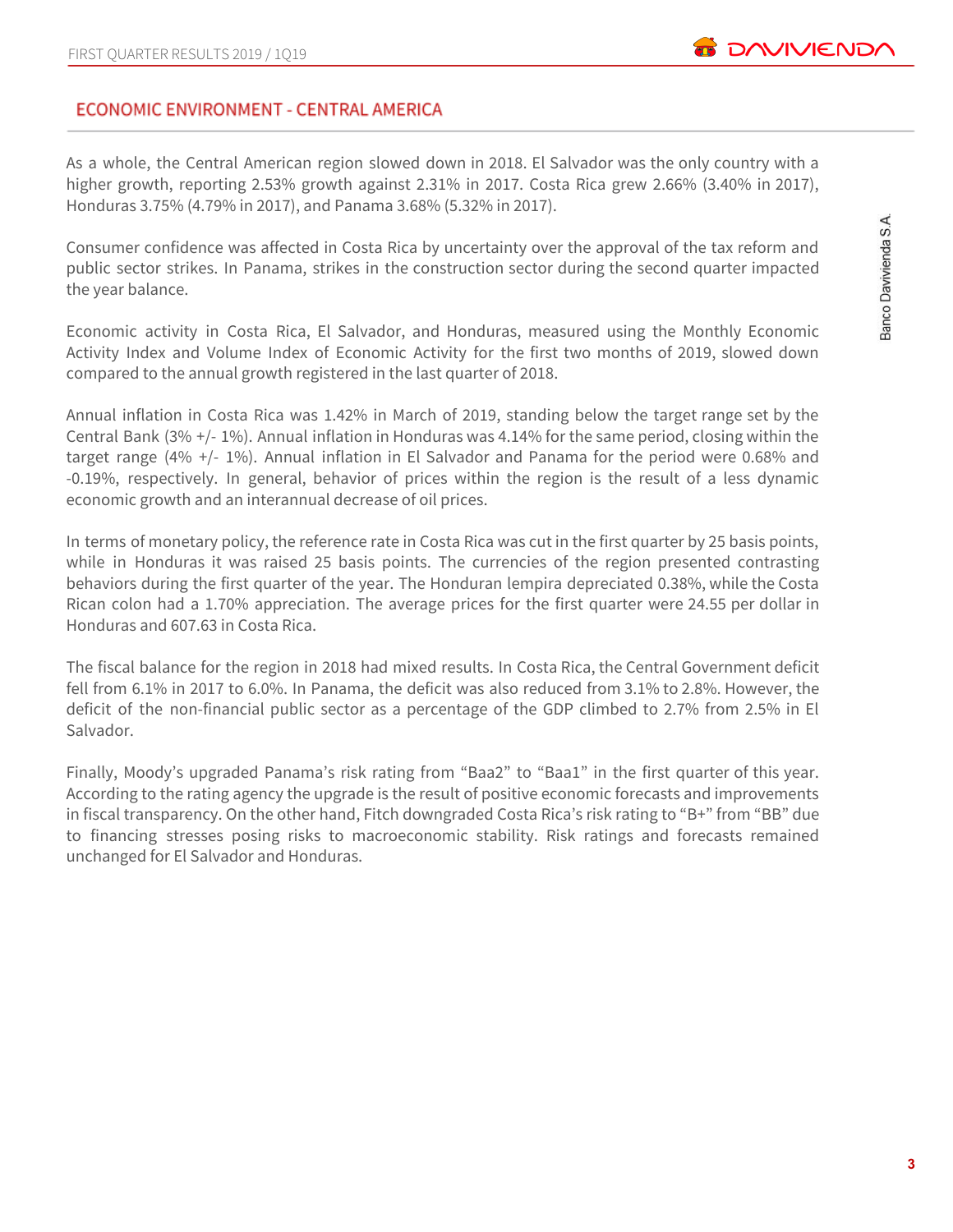# MAIN CONSOLIDATED FIGURES:

| <b>Financial Condition</b>            |                |             |                |          |                |         |            |
|---------------------------------------|----------------|-------------|----------------|----------|----------------|---------|------------|
| (COP billion)                         |                |             |                |          |                |         | % Chg.     |
| <b>Assets</b>                         | <b>Mar. 18</b> |             | <b>Dec. 18</b> |          | <b>Mar. 19</b> | Q/Q     | <b>Y/Y</b> |
| Cash and Interbank Funds              | 8,412          |             | 9,937          |          | 9,899          | $-0.4$  | 17.7       |
| Investments                           | 10,440         |             | 11,477         |          | 10,617         | $-7.5$  | 1.7        |
| Gross Loans Portfolio                 | 78,381         |             | 87,822         | 88,748   |                | 1.1     | 13.2       |
| Loan Loss Reserves                    | $-3,176$       |             | $-3,710$       | $-3,934$ |                | 6.0     | 23.8       |
| Property, Plant and Equipment         | 725            |             | 801            |          | 1,872          | 133.6   | 158.1      |
| <b>Other Assets</b>                   | 4,084          |             | 4,397          | 4,566    |                | 3.8     | 11.8       |
| <b>Total Assets</b>                   | 98,866         |             | 110,724        | 111,767  |                | 0.9     | 13.0       |
| <b>Liabilities</b>                    |                |             |                |          |                |         |            |
| <b>Demand Deposits</b>                | 32,728         |             | 36,086         | 37,804   |                | 4.8     | 15.5       |
| <b>Term Deposits</b>                  | 30,792         |             | 31,118         | 32,444   |                | 4.3     | 5.4        |
| <b>Bonds</b>                          | 9,844          |             | 10,686         |          | 11,342         | 6.1     | 15.2       |
| <b>Credits</b>                        | 9,835          |             | 12,495         |          | 11,730         | $-6.1$  | 19.3       |
| <b>Other Liabilities</b>              | 5,363          |             | 8,929          |          | 7,048          | $-21.1$ | 31.4       |
| <b>Total Liabilities</b>              | 88,562         |             | 99,314         | 100,369  |                | 1.1     | 13.3       |
| <b>Equity</b>                         |                |             |                |          |                |         |            |
| Non-controlling Interest              | 80             |             | 90             | 94       |                | 4.5     | 17.2       |
| Equity                                | 10,223         |             | 11,320         | 11,304   |                | $-0.1$  | 10.6       |
| <b>Total Equity</b>                   | 10,303         |             | 11,410         |          | 11,397         | $-0.1$  | 10.6       |
| <b>Total Liabilities and Equity</b>   | 98,866         |             | 110,724        | 111,767  |                | 0.9     | 13.0       |
| <b>Income Statement</b>               |                |             |                |          |                |         | % Chg.     |
| (COP billion)                         |                | <b>1Q18</b> | 4Q18           |          | <b>1Q19</b>    | Q/Q     | <b>Y/Y</b> |
| Interest Income                       |                | 2,405       | 2,435          |          | 2,647          | 8.7     | 10.1       |
| Loans                                 |                | 2,230       | 2,270          |          | 2,382          | 4.9     | 6.8        |
| Investments                           |                | 148         | 143            |          | 239            | 67.4    | 61.1       |
| Other Income                          |                | 27          | 22             |          | 26             | 18.4    | $-0.7$     |
| <b>Financial Expenses</b>             |                | 890         | 911            |          | 949            | 4.2     | 6.7        |
| <b>Gross Financial Margin</b>         |                | 1,515       | 1,524          |          | 1,698          | 11.4    | 12.1       |
| Provision Expenses, net of recoveries |                | 464         | 513            |          | 582            | 13.4    | 25.4       |
| <b>Net Interest Margin</b>            |                | 1,051       | 1,011          |          | 1,116          | 10.4    | 6.2        |
| Operating Income                      |                | 317         | 326            |          | 320            | $-2.0$  | 0.8        |
| <b>Operating Expenses</b>             |                | 789         | 919            |          | 868            | $-5.6$  | 10.0       |
| <b>Exchange and Derivatives</b>       |                | 26          | 56             |          | $\mathbf{1}$   | $-98.3$ | $-96.3$    |
| Other Income and Expenses, net        |                | $-26$       | $-7$           |          | $-24$          | 227.1   | $-10.7$    |
| <b>Income Before Taxes</b>            |                | 579         | 467            |          | 545            | 16.8    | $-5.9$     |
| Income Tax                            |                | 125         | 92             |          | 152            | 64.8    | 21.7       |
| <b>Net Profit</b>                     |                | 454         | 374            |          | 393            | 5.0     | $-13.4$    |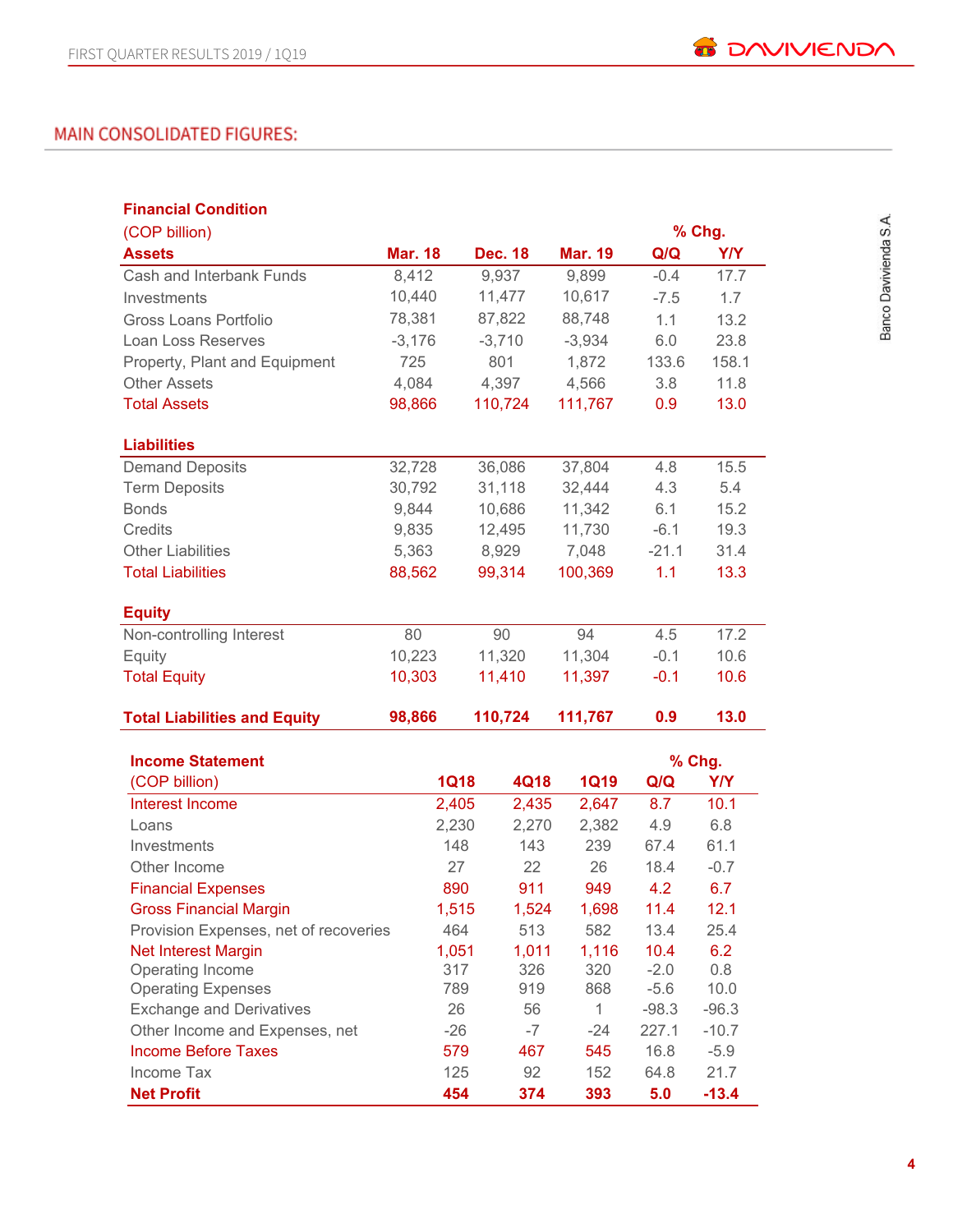# **MAIN RATIOS**

|                  |       |       |             |       | <b>Bps. Chg</b> |
|------------------|-------|-------|-------------|-------|-----------------|
| <b>12 Months</b> | 1Q18  | 4Q18  | <b>1Q19</b> | Q/Q   | Y/Y             |
| <b>NIM</b>       | 6.51% | 6.49% | 6.56%       |       | 5               |
| Cost of Risk     | 2.49% | 2.36% | 2.47%       | 11    | $-2$            |
| Efficiency       | 46.2% | 46.5% | 46.5%       | 0     | 30              |
| <b>ROAE</b>      | 13.6% | 12.9% | 12.2%       | $-70$ | $-140$          |
| <b>ROAA</b>      | 1.43% | 1.35% | 1.27%       | -8    | $-16$           |

|                           |             |       |       |        | <b>Bps. Chg</b> |
|---------------------------|-------------|-------|-------|--------|-----------------|
| <b>Annualized Quarter</b> | <b>1Q18</b> | 4Q18  | 1Q19  | Q/Q    | Y/Y             |
| <b>NIM</b>                | 6.67%       | 6.39% | 6.92% | 53     | 25              |
| Cost of Risk              | 2.37%       | 2.34% | 2.62% | 28     | 25              |
| Efficiency                | 43.3%       | 48.4% | 43.7% | $-470$ | 40              |
| <b>ROAE</b>               | 17.2%       | 13.4% | 13.8% | 40     | $-340$          |
| <b>ROAA</b>               | 1.82%       | 1.39% | 1.41% |        | $-41$           |

# **MAIN ACCOUNTING CHANGES:**

IFRS 16 became effective on January 1st 2019, modifying the accounting rules for assets in lease.

The initial impact was an increase of \$1.16 trillion both in the assets and liabilities, which generated an increase in Risk-Weighted Assets and, therefore, a 14 bps decrease in the Capital Adequacy Ratio as of March, 2019.

Impact on the Profit and Loss Statement as of March 2019 was a higher expense on assets' depreciation (\$36 billion) and a higher financial cost due to liabilities' amortization (\$18 billion), compensated by lower lease expenses (\$46 billion).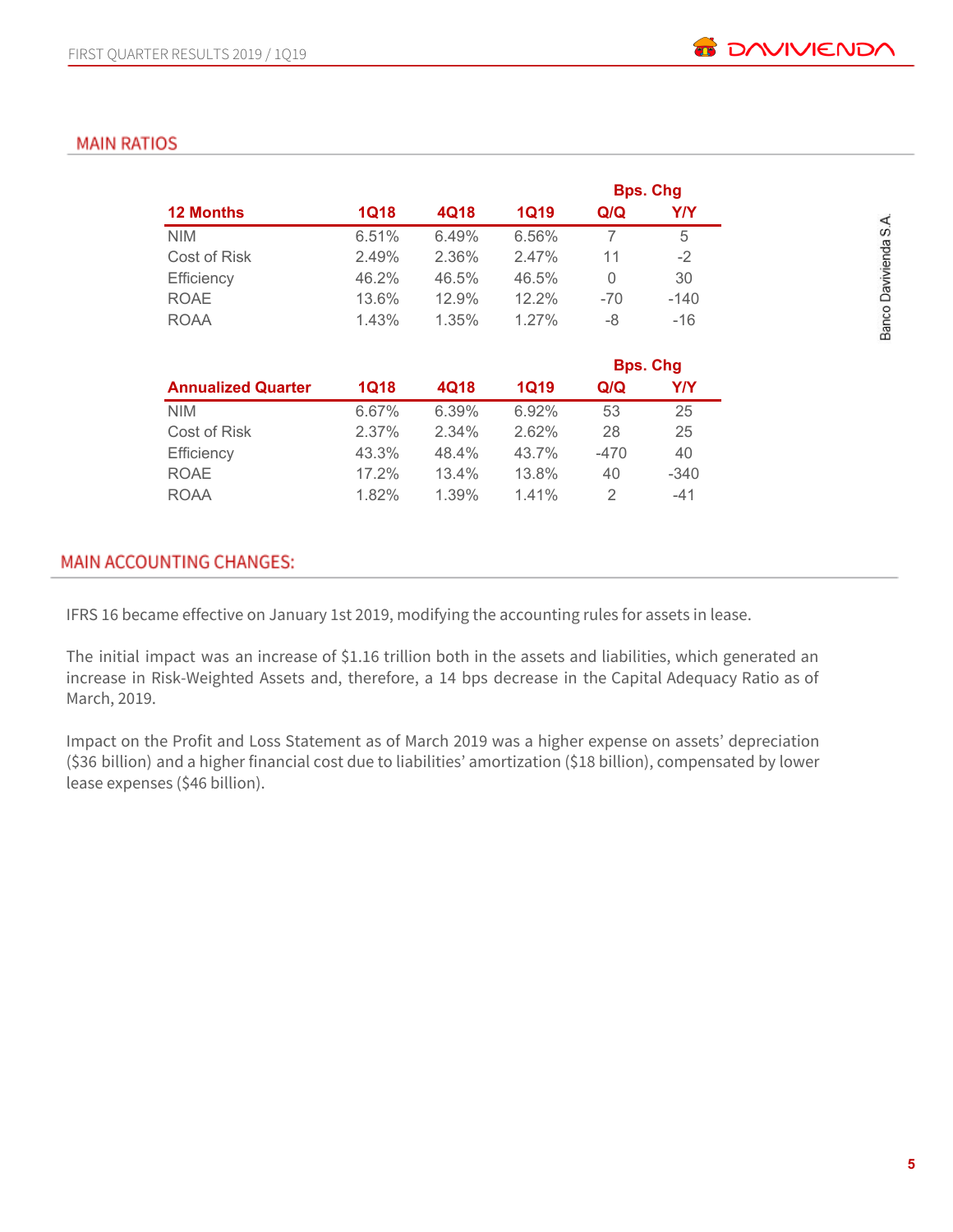# STATEMENT OF FINANCIAL CONDITION

#### **Assets**

|                               |          |                         | <b>Consolidated</b><br>(COP Billion) |          |       |                | <b>Colombia</b><br>(COP Billion) |             |                | <b>International</b><br>(USD Million) |         |
|-------------------------------|----------|-------------------------|--------------------------------------|----------|-------|----------------|----------------------------------|-------------|----------------|---------------------------------------|---------|
|                               |          |                         |                                      | $%$ Chg. |       |                | $%$ Chg.                         |             |                | $%$ Chq.                              |         |
| <b>Assets</b>                 |          | Mar. 18 Dec. 18 Mar. 19 |                                      | Q/Q      | Y/Y   | <b>Mar. 19</b> | Q/Q                              | YN          | <b>Mar. 19</b> |                                       | Q/Q Y/Y |
| Cash and Interbank Funds      | 8.412    | 9.937                   | 9.899                                | $-0.4$   | 17.7  | 4.956          | $-2.4$                           | 18.0        | 1.557          | 4.1                                   | 2.8     |
| Investments                   | 10.440   | 11.477                  | 10.617                               | $-7.5$   | 1.7   | 8.394          | $-9.8$                           | $-5.6$      | 1.118          | 3.1                                   | 7.2     |
| Gross Loans Portfolio         | 78.381   | 87.822                  | 88.748                               | 1.1      | 13.2  | 70.612         | 1.5                              | 11.4        | 5.712          | 1.8                                   | 6.0     |
| Loan Loss Reserves            | $-3.176$ | $-3.710$                | $-3.934$                             | 6.0      | 23.8  | $-3.449$       | 6.4                              | 24.8        | $-153$         | 6.2                                   | 2.9     |
| Property, Plant and Equipment | 725      | 801                     | 1.872                                | 133.6    | 158.1 | 1,415          |                                  | 235.7 208.5 | 144            | 23.1                                  | 50.1    |
| <b>Other Assets</b>           | 4.084    | 4.397                   | 4.566                                | 3.8      | 11.8  | 3.458          | 4.8                              | 11.9        | 198            | 3.9                                   | 7.1     |
| <b>Total Assets</b>           | 98.866   |                         | 110.724 111.767                      | 0.9      | 13.0  | 85.387         | 1.1                              | 10.5        | 8.577          | 2.6                                   | 6.2     |

## Q/Q Performance:

As of March 31st of 2019, assets totaled \$111.8 trillion, increasing 0.9% quarter on quarter. When excluding the effect of the Colombian Peso (COP) revaluation during the quarter, consolidated assets increase 1.5% over 4Q18.

Cash and interbank funds totaled \$9.9 trillion, remaining relatively stable in comparison with the fourth quarter of 2018, and the investment portfolio closed at \$10.6 trillion, decreasing \$7.5% as a result of a lower position in debt securities due to the expected devaluation of government-issued debt securities (TES).

Gross loans reached \$88.7 trillion, rising 1.1% against December of 2018. Loan loss reserves closed at \$3.9 trillion, increasing 6.0% over the quarter.

Property, plant and equipment presented a 133.6% growth due to the recognition of a right-of-use asset for \$1.1 trillion, as a result of IFRS 16 adoption starting on January 1st, 2019.

#### Y/Y Performance:

Assets increased by 13.0% over the year. When excluding the annual COP devaluation, consolidated assets increase 9.8% against 1Q18.

Cash and interbank funds rose 17.7% as a result of higher levels in cash centers and banks abroad, and money market operations. The investment portfolio grew 1.7%.

Gross loans increased 13.2%, mainly driven by the commercial and mortgage portfolios, which had the highest growth.

The growth in loan-loss reserves is related to the different portfolios, with focus in the energy, transportation and infrastructure sectors, where coverage levels were progressively increased.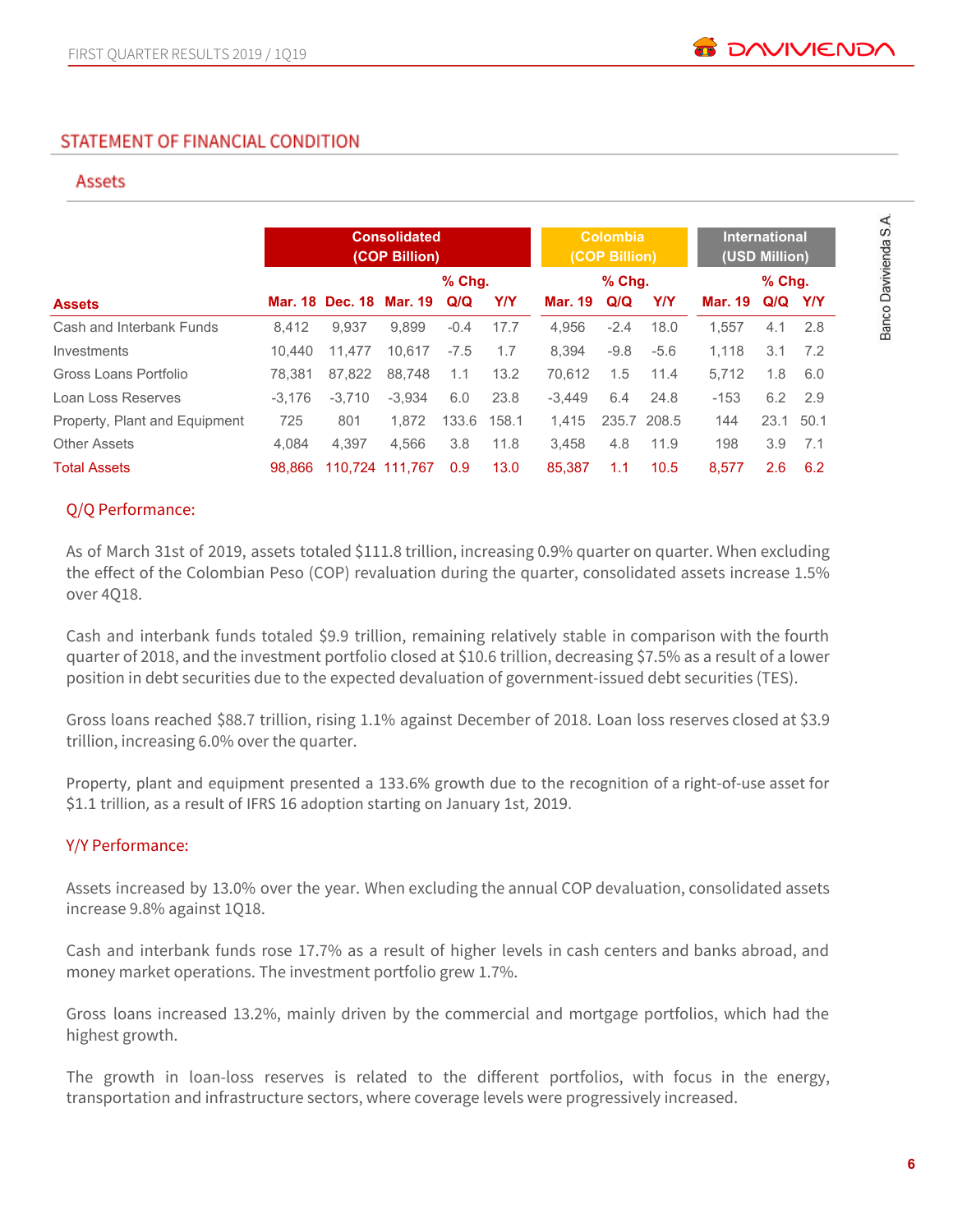Finally, the increase in Property, plant and equipment is the result of IFRS 16 implementation, as mentioned earlier.

#### **Gross Loans**

|                    |        |                               | <b>Consolidated</b><br>(COP Billion) |     |            |                | <b>Colombia</b><br>(COP Billion) |          |                | <b>International</b><br>(USD Million) |            |
|--------------------|--------|-------------------------------|--------------------------------------|-----|------------|----------------|----------------------------------|----------|----------------|---------------------------------------|------------|
|                    |        |                               |                                      |     | $%$ Chg.   |                |                                  | $%$ Chg. |                |                                       | $%$ Chg.   |
| <b>Gross Loans</b> |        | Mar. 18 Dec. 18 Mar. 19 Q/Q   |                                      |     | <b>Y/Y</b> | <b>Mar. 19</b> | Q/Q                              | Y/Y      | <b>Mar. 19</b> | Q/Q                                   | <b>Y/Y</b> |
| Commercial         | 39.610 | 44.553                        | 44,719 0.4 12.9                      |     |            | 34.700         | 0.5                              | 10.8     | 3,156          | 2.1                                   | 5.8        |
| Consumer           | 20.461 | 22,306 22,606                 |                                      | 1.3 | - 10.5     | 18.308         | 1.8                              | 7.9      | 1.354          |                                       | 7.7        |
| Mortgage           |        | 18.309 20.963 21.423 2.2 17.0 |                                      |     |            | 17.605         | 3.0                              | 16.4     | 1,203          | 0.9                                   | 5.0        |
| Total              | 78.381 |                               | 87,822 88,748                        | 1.1 | -13.2      | 70.612         | 1.5                              | 11.4     | 5.712          | 1.8                                   | 6.0        |

#### Q/Q Performance:

Gross loans reached \$88.7 trillion, increasing 1.1% when compared to 4Q18. The growth was mainly driven by the performance of the mortgage portfolio. When excluding the impact of the COP revaluation during the quarter, gross loans increase 1.5% over 4Q18.

The corporate and construction segments were the most dynamic in the commercial portfolio, which grew 0.4% over the quarter.

Consumer loans grew 1.3% against December of 2018, mainly driven by unsecured personal and payroll segments in Colombia, supported by digital initiatives such as the Unsecured Personal Mobile Loan and the Mobile Payroll Loan.

The consolidated mortgage portfolio grew 2.2% over the quarter. In Colombia, leasing and residential housing behavior stand out in main and intermediate cities.

International subsidiaries' gross loans totaled USD\$5.7 billion, increasing 1.8% over the quarter, mainly due to the growth in commercial and consumer books. The dynamic of the commercial portfolio results from the corporate segment, particularly in the manufacturing sector. The consumer portfolio grew mainly in El Salvador and Honduras, driven by payroll loans.

## Y/Y Performance:

13.2% annual growth of gross loans is mainly explained by the performance of the commercial and mortgage portfolios. When excluding the effect of the COP devaluation during the year, consolidated gross loans grow 10.5% over 1Q18.

Commercial portfolio increased 12.9% over the year as a result of demand in corporate and construction segments in Colombia, which grew 13.7% and 8.6% respectively.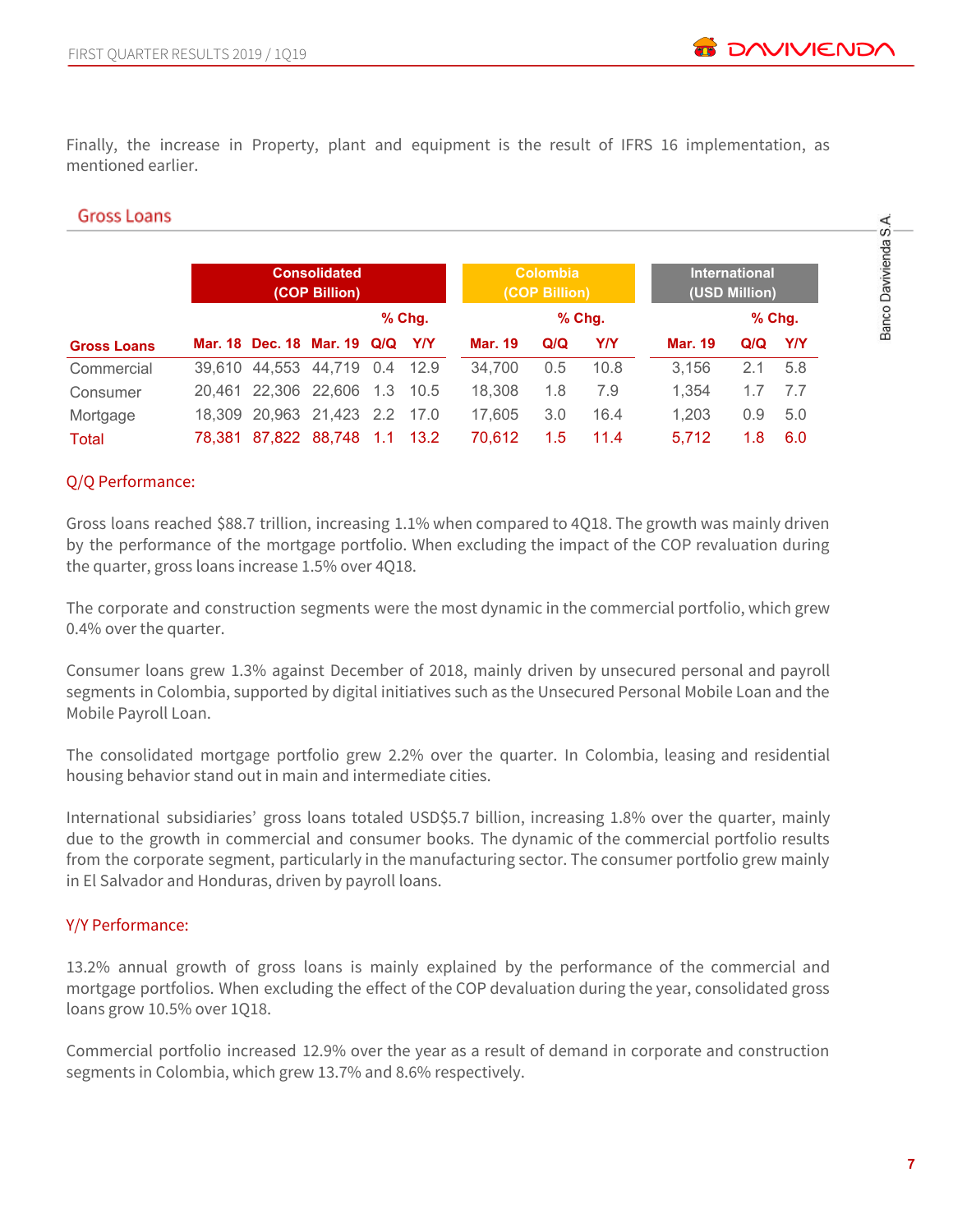Finally, the mortgage portfolio grew 17.0% annually, driven by the leasing and residential housing segments in Colombia. Part of this growth is explained by a lower level of portfolio securitizations in comparison with previous years.

In international subsidiaries, gross loans grew 6.0%, mainly as a result of the commercial and consumer books. Manufacturing and Sugar sectors excel within the corporate segment. The payroll segment stands out within the consumer portfolio.

#### **Asset Quality and Coverage**

|                 |             | <b>Consolidated</b> |             |             | <b>Colombia</b> |             |             | <b>International</b> |       |
|-----------------|-------------|---------------------|-------------|-------------|-----------------|-------------|-------------|----------------------|-------|
| <b>PDL</b>      | <b>1Q18</b> | 4Q18                | <b>1Q19</b> | <b>1Q18</b> | 4Q18            | <b>1Q19</b> | <b>1Q18</b> | 4Q18                 | 1Q19  |
| Commercial      | 3.34%       | 4.62%               | 4.76%       | 3.83%       | 5.48%           | 5.66%       | 1.52%       | 1.66%                | 1.64% |
| Consumer        | 2.76%       | 2.55%               | 2.31%       | 2.75%       | 2.50%           | 2.24%       | 2.83%       | 2.76%                | 2.63% |
| Mortgage        | 3.59%       | 3.92%               | 3.68%       | 3.81%       | 4.15%           | 3.79%       | 2.56%       | 2.88%                | 3.19% |
| Total $(90)^1$  | 3.25%       | 3.93%               | 3.87%       | 3.53%       | 4.38%           | 4.30%       | 2.05%       | 2.18%                | 2.20% |
| Mortgage (120)  | 2.70%       | 3.03%               | 2.99%       | 2.81%       | 3.18%           | 3.07%       | 2.18%       | 2.38%                | 2.66% |
| Total $(120)^2$ | 3.04%       | 3.72%               | 3.71%       | 3.30%       | 4.15%           | 4.12%       | 1.96%       | 2.07%                | 2.09% |

# Asset Quality

## Q/Q Performance:

90 days Consolidated PDL closed at 3.87%, improving 6 bps over the previous quarter.

Commercial portfolio PDL increased 14 bps mainly due to the behavior in Colombia, where the ratio is impacted by deteriorations in diverse sectors in the economy and additional interests accrued in specific customers in the energy and transportation sectors. Commercial portfolio PDL remained stable in Central America.

Consumer portfolio PDL dropped 24 bps quarter on quarter. In Colombia, a better performance of vintages and a reactivation of the portfolio's growth can be observed. Better behaviors have also been noticed in Central America, as a result of collection efforts mainly in Costa Rica and Honduras.

Compared to the previous quarter, 90 and 120 days PDL for mortgage loans decreased 24 and 4 bps respectively. In Colombia, the ratios improved as a result of profile adjustments in recent placements,

**B** DAVIVIEND

<sup>1</sup> Portfolio > 90 days / Gross loans portfolio.

<sup>2</sup> Total (120) includes: (Mortgage>120 days + Commercial>90 days + Consumer>90 days) / Gross loans portfolio.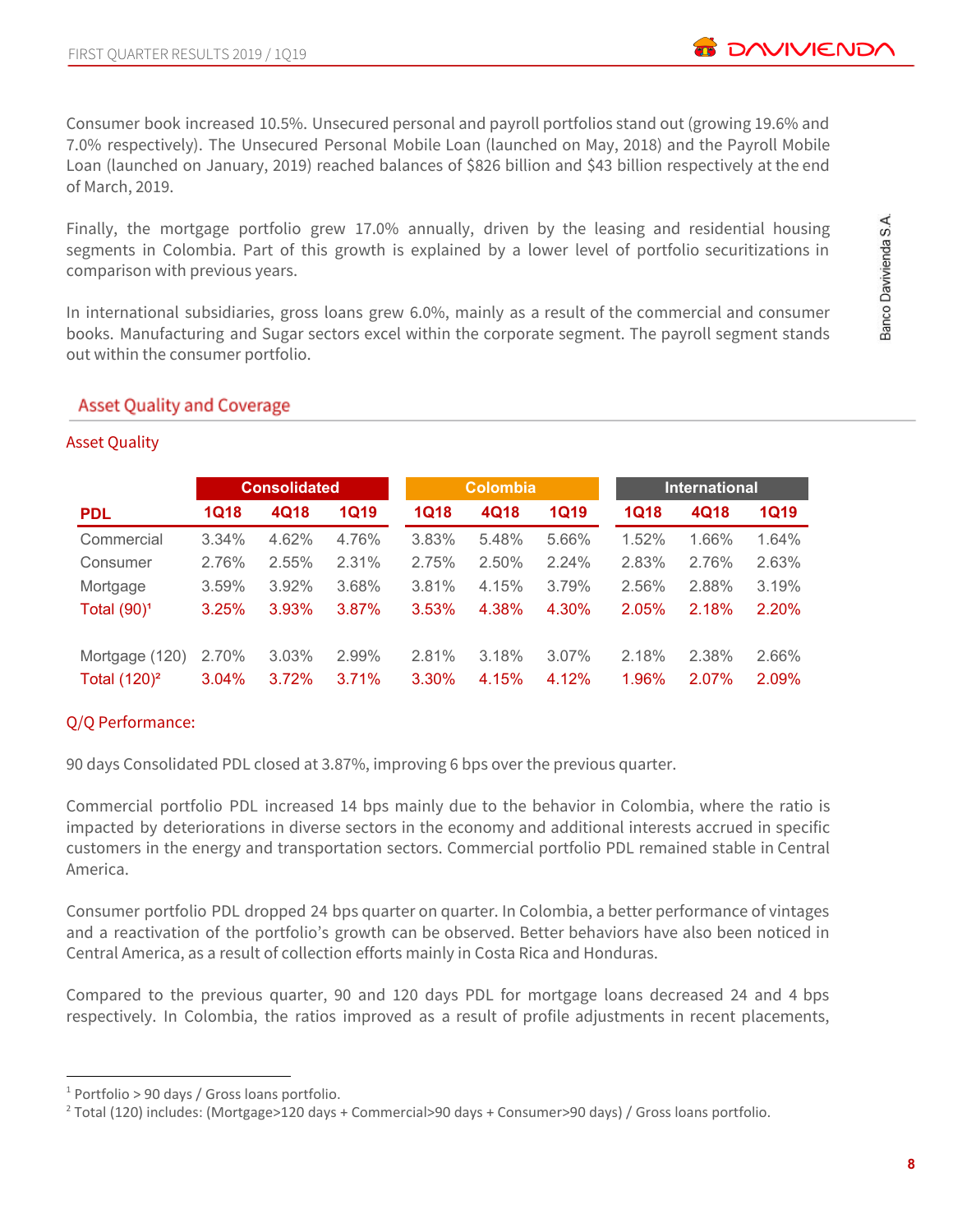which contributed to stabilize risk levels. In Central America the quality of the portfolio has been impacted mainly by customers' payment behavior in Costa Rica, which is affected by the macroeconomic situation.

Write-offs for the total loan book totaled \$453 billion in 1Q19, decreasing 10.9% as a result of lower commercial and consumer write-offs over the quarter.

| <b>Write-offs</b> |      | <b>Quarterly Figures</b> |      | $%$ Chq. |      |
|-------------------|------|--------------------------|------|----------|------|
| (COP billion)     | 1Q18 | 4018                     | 1019 | Q/Q      | Y/Y  |
| Write-offs        | 389  | 509                      | 453  | $-10.9$  | 16 4 |

#### Y/Y Performance:

90 days Consolidated PDL increased 62 bps over the figure reported in the first quarter of 2018, mainly as a result of deteriorations in the commercial and mortgage portfolios.

Commercial PDL rose 142 bps year on year, as customer deteriorations in the energy and transport sectors are still having an impact, as previously explained. However, it is possible to observe a slowdown in deterioration over the year.

Consumer PDL dropped 45 basis points when compared to the figure reported in the first quarter of 2018, as a result of better behavior in loans disbursed, mainly in unsecured personal and vehicle loans. The 20 bps decrease in Central America's consumer PDL is mainly explained by adjustments in placements' risk profiles and the positive outcome of loan-recovery strategies in Honduras and Costa Rica.

The 120 days PDL for mortgage loans increased 29 bps year on year. However, the 90 days PDL for mortgage loans is starting to stabilize over the same period of the previous year, mainly as a result of the performance in Colombia, as mentioned before. In Central America the ratio is still lagging as a result of macroeconomic effects.

Write-offs had a 16.4% annual variation, mainly due to the consumer and mortgage segments. It is important to note that the loan book grew 13.2% over the year. Write-offs account for 0.5% of total gross loans.

|            |             | Coverage <sup>3</sup> |           |             | <b>Total Reserves Coverage<sup>4</sup></b> |        |
|------------|-------------|-----------------------|-----------|-------------|--------------------------------------------|--------|
| Coverage   | <b>1Q18</b> | 4Q18                  | 1Q19      | <b>1Q18</b> | 4Q18                                       | 1Q19   |
| Commercial | 117.2%      | 94.8%                 | 101.4%    | 129.6%      | 107.7%                                     | 113.1% |
| Consumer   | 247.4%      | 254.4%                | 281.8%    | 281.9%      | 270.2%                                     | 297.2% |
| Mortgage   | 34.2%       | $37.7\%$              | 38.5%     | 70.1%       | 67.0%                                      | 72.8%  |
| Total      | 124.7%      | 107.6%                | $114.4\%$ | 148.1%      | 124.9%                                     | 131.9% |

## **Coverage**

<sup>3</sup> Coverage: Asset Allowances / Portfolio> 90 days.

<sup>4</sup> Total Reserves Coverage: (Assets Allowances + Equity Reserves) / Portfolio> 90 days.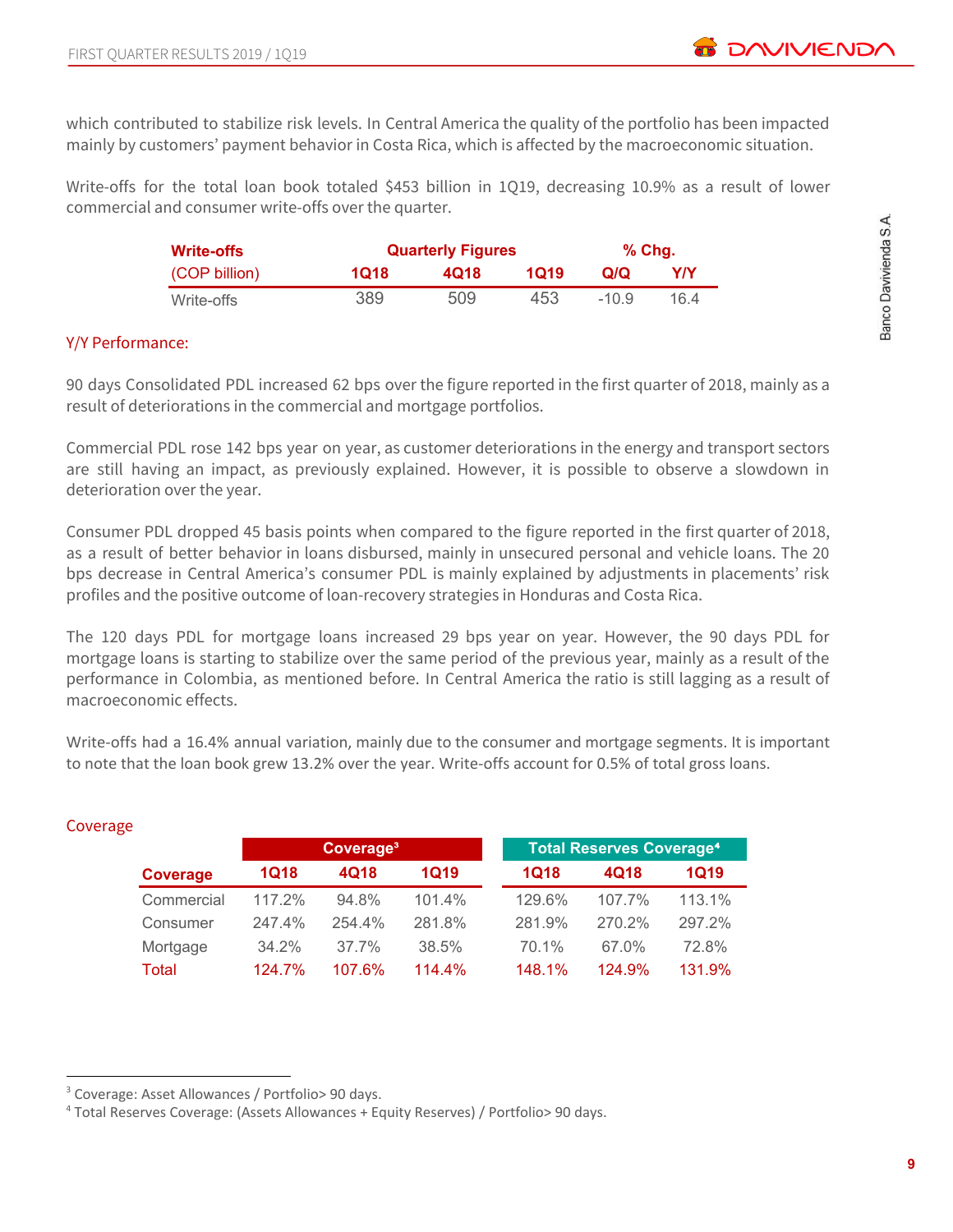## Q/Q Performance:

Total Consolidated Reserves Coverage closed the quarter at 131.9%, higher than the fourth quarter of 2018, mainly resulting from an increase in asset allowances and equity reserves. The coverage ratio closed at 114.4%, increasing over the quarter.

## Y/Y Performance:

Despite increases in asset allowances and equity reserves over the previous year, Total Reserves Coverage and Coverage ratios decreased as a result of higher 90 days past-due loans in the commercial and mortgage books.

## **Funding Sources**

|                        |        |                               | <b>Consolidated</b><br>(COP Billion) |          |                | <b>Colombia</b><br>(COP Billion) |          |                | <b>International</b><br>(USD Million) |          |
|------------------------|--------|-------------------------------|--------------------------------------|----------|----------------|----------------------------------|----------|----------------|---------------------------------------|----------|
|                        |        |                               |                                      | $%$ Chg. |                |                                  | $%$ Chg. |                |                                       | $%$ Chg. |
| <b>Funding Sources</b> |        | Mar. 18 Dec. 18 Mar. 19 Q/Q   |                                      | YN       | <b>Mar. 19</b> | Q/Q                              | Y/Y      | <b>Mar. 19</b> | Q/Q                                   | YIY      |
| Demand deposits        |        | 32,728 36,086 37,804 4.8 15.5 |                                      |          | 29,108         | 5.0                              | 13.1     | 2,739          | 6.5                                   | 8.8      |
| Term deposits          |        | 30,792 31,118 32,444 4.3      |                                      | 5.4      | 23,850         | 6.5                              | 1.2      | 2,707          | 0.8                                   | 4.3      |
| <b>Bonds</b>           | 9.844  |                               | 10.686 11.342 6.1 15.2               |          | 10,055         | 4.9                              | 11.1     | 406            | 19.6                                  | 42.0     |
| <b>Credits</b>         | 9.835  |                               | 12,495 11,730 -6.1 19.3              |          | 7,172          | $-5.9$                           | 21.8     | 1.436          | $-4.2$                                | 1.2      |
| Total                  | 83.199 |                               | 90,385 93,321 3.2 12.2               |          | 70.185         | 4.3                              | 9.3      | 7,288          | 2.7                                   | 6.9      |

## Q/Q Performance:

Funding sources totaled \$93.3 trillion as of March of 2019, growing 3.2% over the quarter due to higher demand and term deposits. When excluding the effect of the COP revaluation over the quarter, funding sources increase 3.8% against 4Q18.

Demand deposits increased 4.8%, closing at \$37.8 trillion due to higher savings deposits in Colombia, in response to the low-cost funding strategy. In Central America, deposits in checking accounts grew mainly in Costa Rica and Panama.

Term deposits closed at \$32.4 trillion, increasing 4.3% over the quarter. This is due to the seasonal nature of deposits, which mature at year-end and are renewed during the first quarter.

Bonds closed at \$11.3 trillion, increasing 4.9% in Colombia as a result of the \$500 billion COP issuance of senior bonds in February; and 19.6% in Central America due to bond issuances in El Salvador (\$30 million USD in January) and Costa Rica (around \$34 million USD in February and March).

Credits with entities decreased 6.1% as a result of payments and partial cancellations of credits with national and foreign entities.

The loans to funding ratio closed at 95.1%, decreasing by 206 bps quarter on quarter.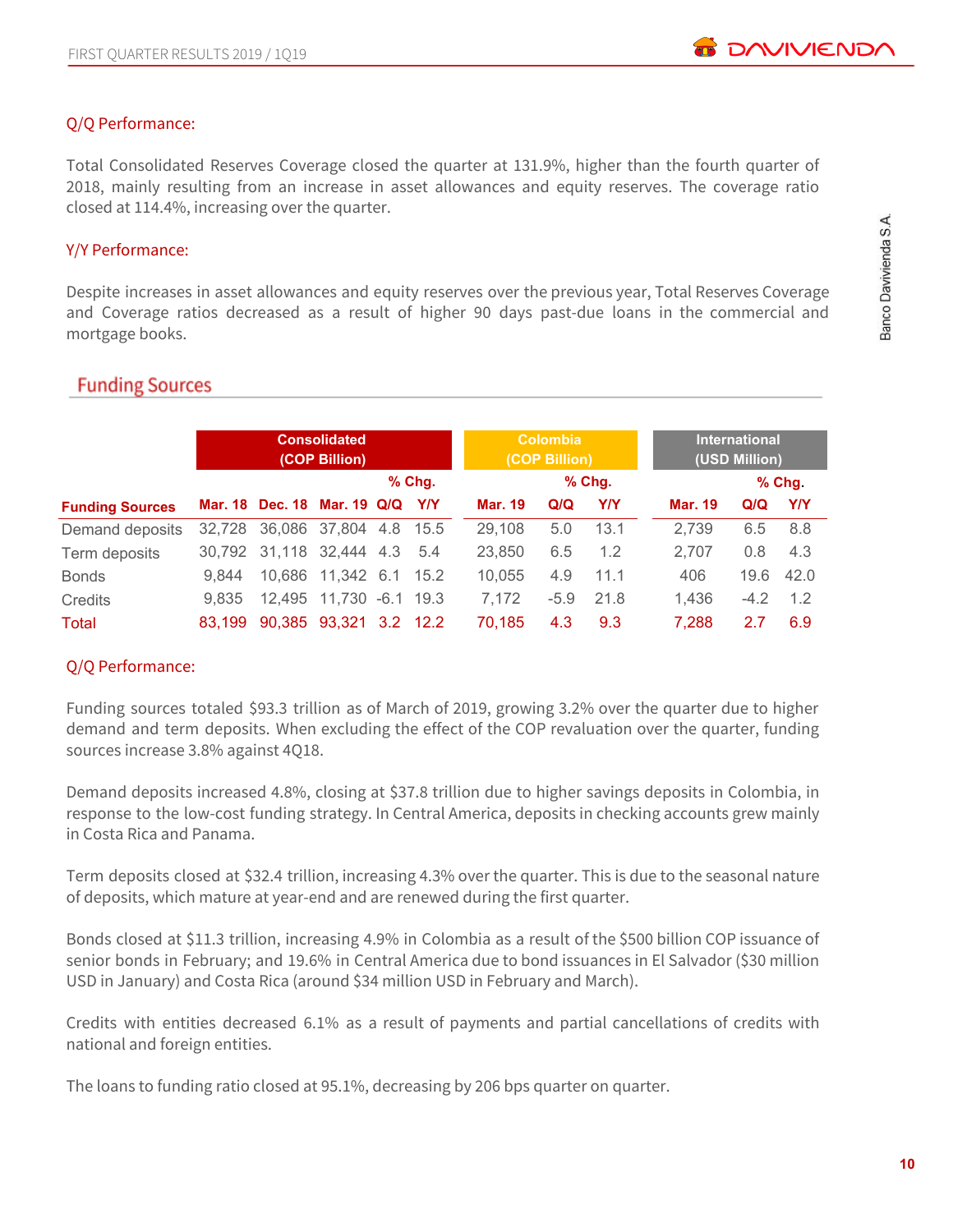

## Y/Y Performance:

Funding sources increased 12.2% compared with the previous year, mainly due to growth in deposits and credits with entities. If the effect of the COP devaluation during the year is excluded, funding sources increase 8.9% over 1Q18.

In Colombia, there was a 13.1% increase in demand deposits and a slight 1.2% increase in term deposits. In Central America demand deposits grew 8.8%, mainly in checking accounts in Costa Rica and Panama. Term deposits increased 4.3% mainly in Panama and Honduras.

Bonds growth is the result of previously mentioned issuances.

During the last year, credits with entities increased by 19.3%, as a result of greater liabilities with foreign financial entities, multilateral and national entities, and foreign financial institutions.

Loans to funding ratio increased 89 bps compared to the previous year.

# **Equity and Regulatory Capital**

| <b>Total Regulatory Capital and</b><br><b>Risk Weighted Assets</b> |             |        | <b>Consolidated</b> |                     |            |
|--------------------------------------------------------------------|-------------|--------|---------------------|---------------------|------------|
| (COP Billion)                                                      | <b>1Q18</b> | 4Q18   | <b>1Q19</b>         | Q/Q                 | <b>Y/Y</b> |
| Equity                                                             | 10,303      | 11,410 | 11,397              | $-0.1$              | 10.6       |
| Common Equity Tier I Capital                                       | 7,914       | 7,887  | 8,667               | 9.9                 | 9.5        |
| <b>Tier II Capital</b>                                             | 3,639       | 3.908  | 3.374               | $-13.7$             | $-7.3$     |
| <b>Total Regulatory Capital</b>                                    | 11,553      | 11,795 | 12,042              | 2.1                 | 4.2        |
| <b>Risk Weighted Assets</b>                                        | 84,855      | 94,724 | 95,367              | 0.7                 | 12.4       |
| <b>Capital Adequacy Ratio</b>                                      | 13.08%      | 11.93% | 12.12%              | 19 pbs              | $-96$ pbs  |
| Tier I                                                             | 8.96%       | 7.98%  | 8.72%               | 74 pbs              | $-24$ pbs  |
| Tier II                                                            | 4.12%       | 3.95%  | 3.40%               | $-55$ pbs $-72$ pbs |            |

## Q/Q Performance:

Consolidated equity closed at \$11.4 trillion, remaining relatively stable versus the previous quarter.

Total capital adequacy ratio reached 12.12% at the end of March 2019, 19 bps more than the figure reported in 4Q18. Tier I ratio closed at 8.72%, increasing 74 bps compared to the previous quarter, as a result of the Bank's \$782 billion capitalization approved by the General Shareholders' Meeting in March 2019. Additionally, the compromise to increase legal reserves at the end of 2019 by 35% of net profits was also approved. Total capital adequacy ratio is 312 bps above the minimum required by the Colombian regulation (9%).

Risk-weighted assets reached \$95.4 trillion, 0.7% higher than the figure reported in the previous quarter. Its density<sup>5</sup> reached 85.3%, 20 bps less than 4Q18, which closed at 85.5%.

<sup>5</sup> Risk Weighted Assets' Density: RWAs by Credit Risk / Total Assets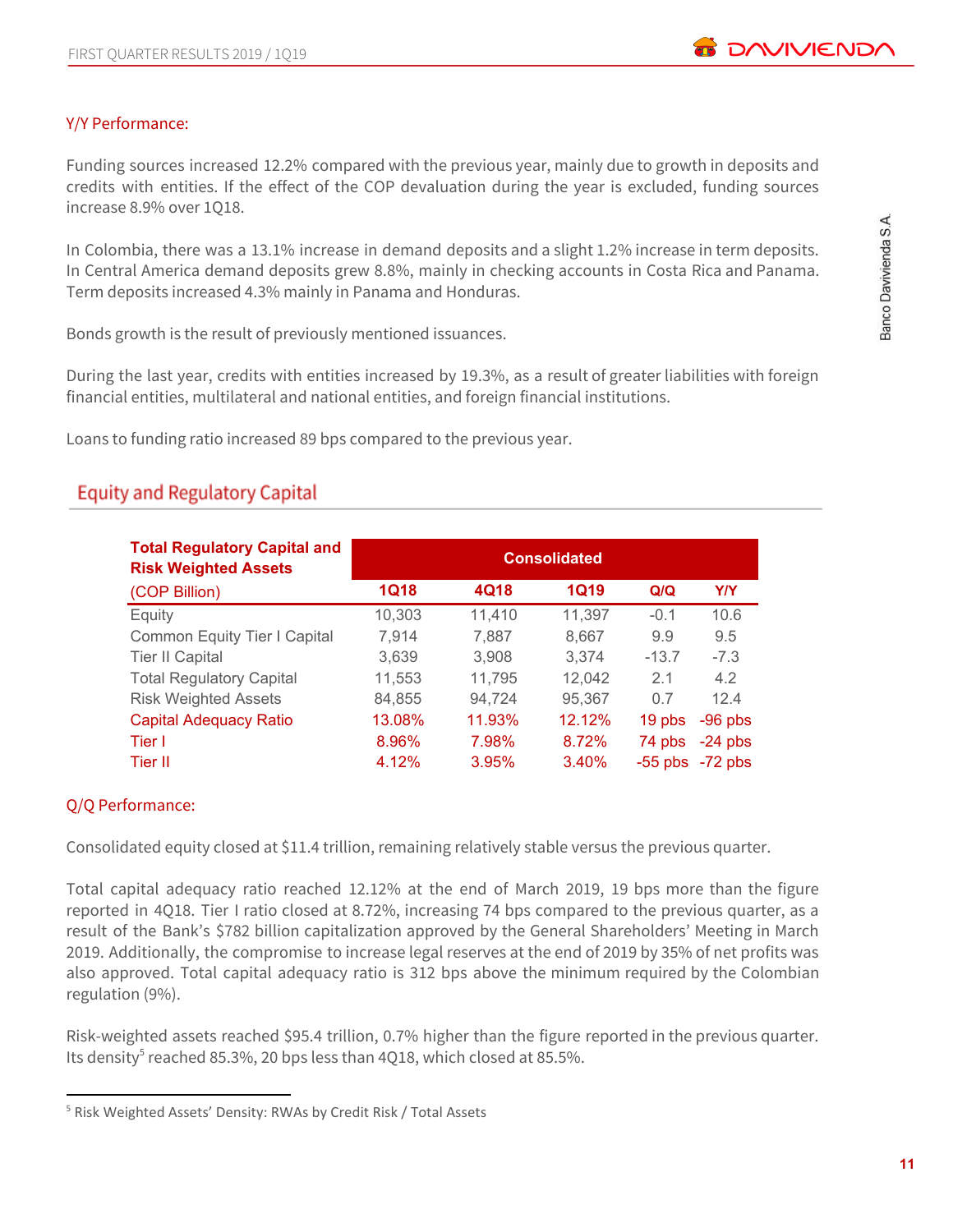## Y/Y Performance:

Consolidated equity grew 10.6% over the year as a result of higher reserves, given the \$782 billion capitalization approved by the General Shareholders' Meeting, as mentioned earlier.

Total capital adequacy ratio decreased by 96 bps compared to March 2018, as a consequence of the 12.4% increase in Risk-weighted assets and lower weight of Tier II instruments. Tier I ratio decreased 24 bps over the year.

Risk-weighted assets density decreased 50 bps compared to 1Q18 (85.8%).

#### **INCOME STATEMENT**

| <b>Income Statement</b>               |             | <b>Quarterly Figures</b> |              | % Chg.  |         |
|---------------------------------------|-------------|--------------------------|--------------|---------|---------|
| (COP billion)                         | <b>1Q18</b> | 4Q18                     | <b>1Q19</b>  | Q/Q     | Y/Y     |
| Interest Income                       | 2,405       | 2,435                    | 2,647        | 8.7     | 10.1    |
| Loans                                 | 2,230       | 2,270                    | 2,382        | 4.9     | 6.8     |
| Commercial                            | 881         | 922                      | 956          | 3.6     | 8.4     |
| Consumer                              | 796         | 823                      | 831          | 1.0     | 4.4     |
| Mortgage                              | 553         | 525                      | 596          | 13.5    | 7.7     |
| Investments                           | 148         | 143                      | 239          | 67.4    | 61.1    |
| Other Income                          | 27          | 22                       | 26           | 18.4    | $-0.7$  |
| <b>Financial Expenses</b>             | 890         | 911                      | 949          | 4.2     | 6.7     |
| <b>Demand Deposits</b>                | 158         | 169                      | 188          | 11.4    | 19.3    |
| <b>Term Deposits</b>                  | 415         | 403                      | 387          | $-3.9$  | $-6.6$  |
| <b>Credits</b>                        | 102         | 138                      | 140          | 2.1     | 37.9    |
| <b>Bonds</b>                          | 194         | 178                      | 185          | 3.8     | $-4.4$  |
| <b>Other Expenses</b>                 | 21          | 23                       | 48           | 110.2   | 125.2   |
| <b>Gross Financial Margin</b>         | 1,515       | 1,524                    | 1,698        | 11.4    | 12.1    |
| Provision Expenses, net of recoveries | 464         | 513                      | 582          | 13.4    | 25.4    |
| Net Interest Margin                   | 1,051       | 1,011                    | 1,116        | 10.4    | 6.2     |
| Operating Income                      | 317         | 326                      | 320          | $-2.0$  | 0.8     |
| <b>Operating Expenses</b>             | 789         | 919                      | 868          | $-5.6$  | 10.0    |
| <b>Personnel Expenses</b>             | 347         | 350                      | 379          | 8.3     | 9.0     |
| <b>Operation Expenses</b>             | 323         | 428                      | 323          | $-24.5$ | 0.0     |
| <b>Other Expenses</b>                 | 118         | 141                      | 166          | 17.7    | 40.1    |
| <b>Exchange and Derivatives</b>       | 26          | 56                       | $\mathbf{1}$ | $-98.3$ | $-96.3$ |
| Other Income and Expenses, net        | $-26$       | $-7$                     | $-24$        | 227.1   | $-10.7$ |
| <b>Income before Taxes</b>            | 579         | 467                      | 545          | 16.8    | $-5.9$  |
| Income Tax                            | 125         | 92                       | 152          | 64.8    | 21.7    |
| <b>Net Profit</b>                     | 454         | 374                      | 393          | 5.0     | $-13.4$ |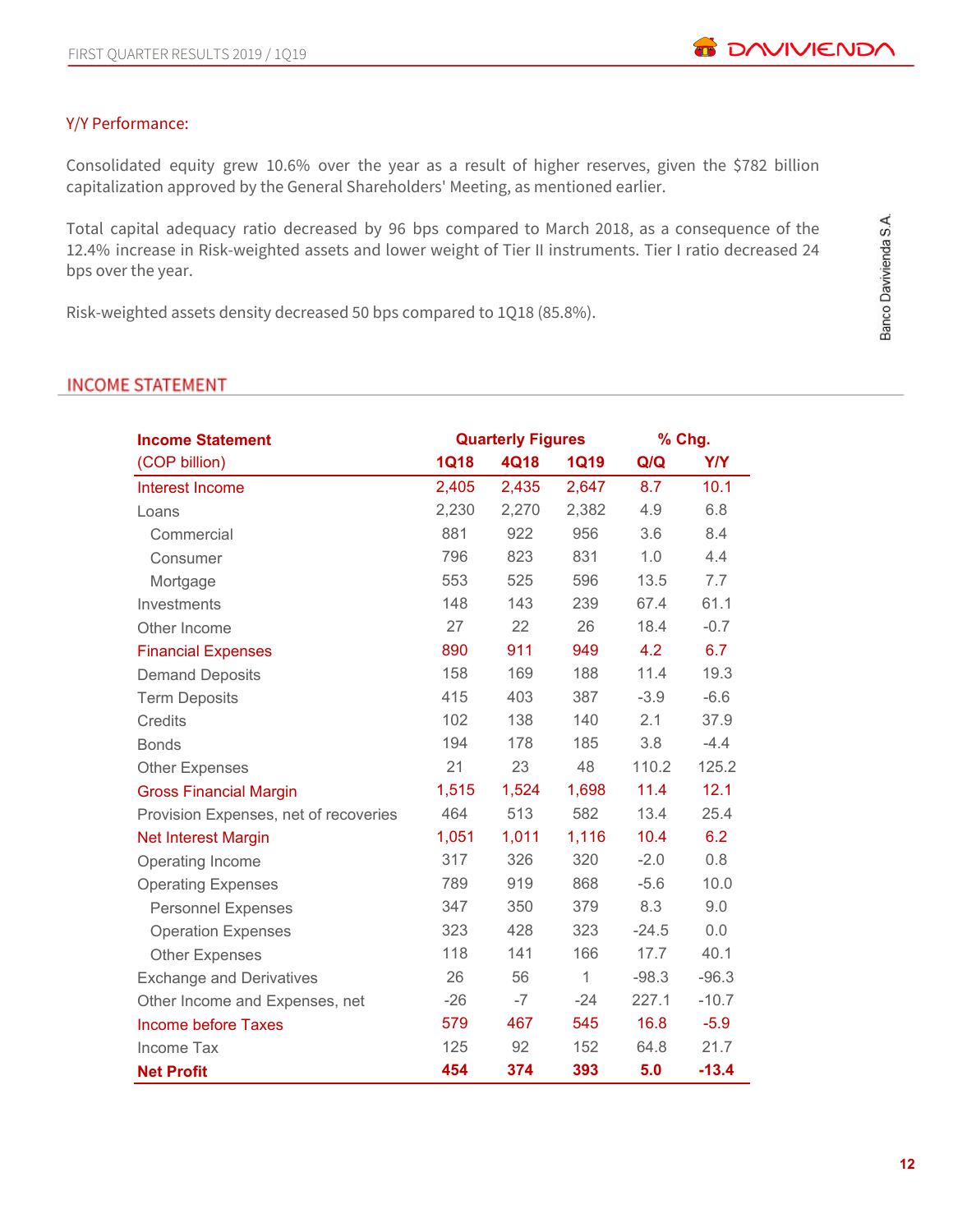#### Net Income

#### Quarterly figures

#### Q/Q Performance:

Net income for the quarter reached \$393 billion, a 5.0% increase over 4Q18, mainly as a result of higher loans and investment income and lower operating expenses.

On one hand, higher loan income was led by mortgage and commercial segments, which grew 13.5% and 3.6% respectively. Investment income increase was related to changes in valuations of some securitization instruments and appreciations in liquidity reserves.

Decrease in operating expenses over the quarter is mainly explained by IFRS 16 implementation and seasonal effects such as higher spending during the 4Q18.

As a result, the Annualized Quarter Return on Average Equity was 13.8% at the end of the 1Q19, 38 bps higher than the figure reported in 4Q18 (13.4%).

#### Y/Y Performance:

Consolidated profits for the first quarter of 2019 decreased 13.4% compared to the same period of the previous year.

Although the gross financial margin increased 12.1% over the year, it was impacted by higher provision and operating expenses.

The growth in provision expenses is explained by two effects: On one hand, 1Q18's provision expenses were lower-than-expected due to IFRS 9 adoption, when reserves in equity's Other Comprehensive Income were reallocated to assets' loan-loss reserves. In addition, 1Q19 consolidated provision expenses increased in response to risk situations that arose during the year.

Operating expenses grew mainly as a result of higher personnel, administrative, depreciation and tax expenses.

As a consequence, the return on average equity for the last 12 months was 12.2% at the end of 1Q19, 140 bps lower than the figure reported in the 1Q18.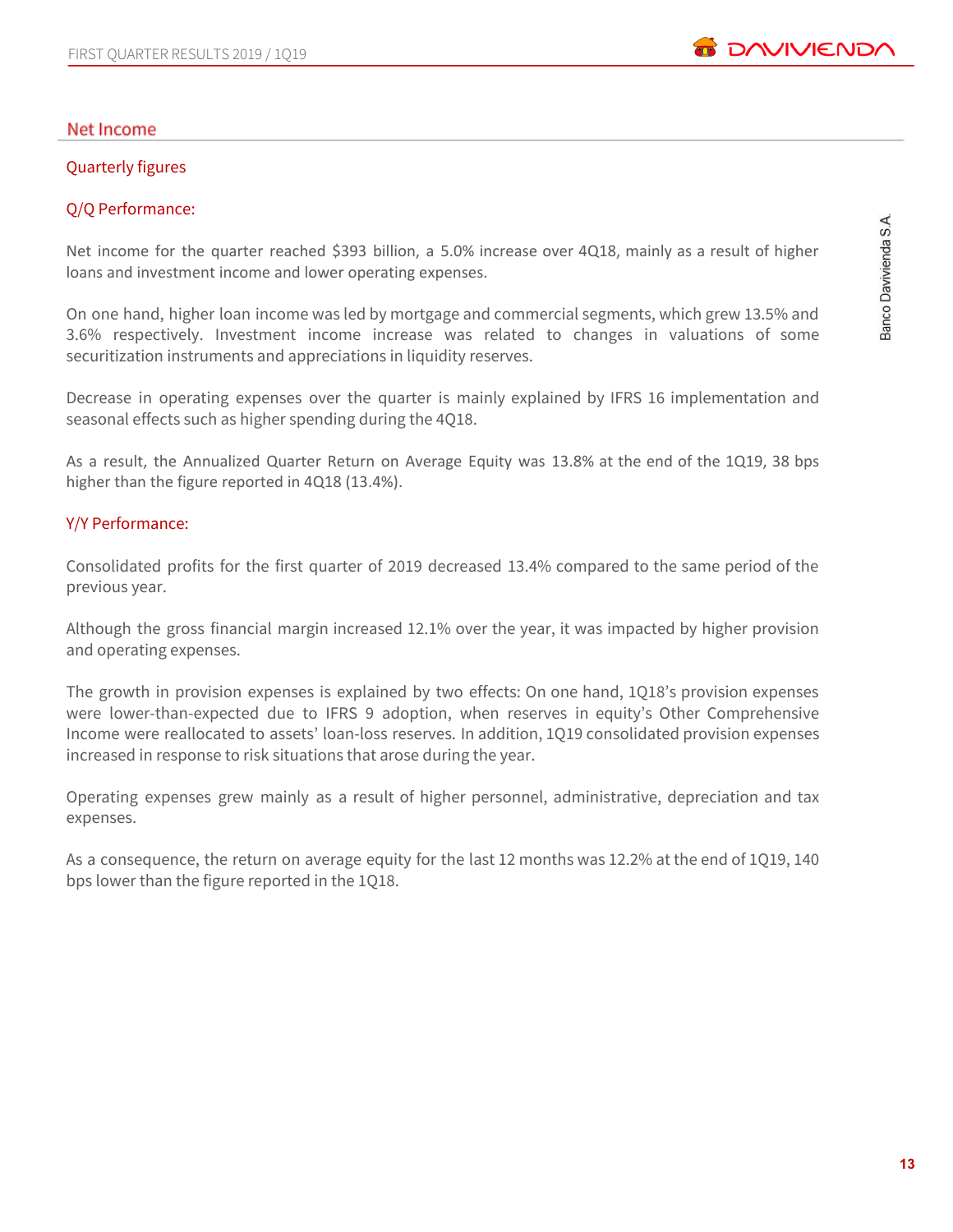## **Gross Financial Margin**

| <b>Gross Financial Margin</b>    |       | <b>Quarterly Figures</b> | $%$ Chg.    |      |      |
|----------------------------------|-------|--------------------------|-------------|------|------|
| (COP billion)                    | 1Q18  | 4Q18                     | <b>1Q19</b> | Q/Q  | Y/Y  |
| Loan Income                      | 2,230 | 2.270                    | 2,382       | 4.9  | 6.8  |
| Investments and Interbank Income | 175   | 165                      | 265         | 60.7 | 51.7 |
| <b>Financial Income</b>          | 2.405 | 2.435                    | 2.647       | 8.7  | 10.1 |
| <b>Financial Expenses</b>        | 890   | 911                      | 949         | 4.2  | 6.7  |
| <b>Gross Financial Margin</b>    | 1,515 | 1.524                    | 1.698       | 11.4 | 12 1 |

#### Quarterly figures

#### Q/Q Performance:

Consolidated gross financial margin for 1Q19 closed at \$1.7 trillion, an increase of 11.4% quarter on quarter, mainly due to higher loan and investment income.

Colombia's gross financial margin increased 13.5% quarter on quarter.

Mortgage and commercial portfolios had the highest income growth. This increase was related to the UVR (inflation-linked unit). Investment income growth resulted from appreciations in liquidity reserves and from valuation adjustments on some securitization instruments, which generated a non-recurring income for \$43 billion.

Financial expenses increased 3.8% over the quarter in Colombia. This is explained by a growth in savings accounts and bonds expenses, related to their increase in balance. Additionally, an expense close to \$16 billion was recorded as interest on lease liabilities in Colombia, as a result of the IFRS 16 adoption as of January 1st, 2019.

The USD gross financial margin of the Central America operation increased 2.6%, driven mainly by higher loan and investment income. The growth in loan income was driven by the commercial and mortgage portfolios. Investment income increased mainly in Costa Rica and Panama. On the other hand, financial expenses increased in savings accounts and bonds.

As a result, the annualized-quarter NIM closed at 6.92%, increasing 53 bps over 4Q18.

| <b>NIM</b>                |       |       |          | <b>Bps. Chg</b> |            |
|---------------------------|-------|-------|----------|-----------------|------------|
| <b>Annualized Quarter</b> | 1018  | 4018  | 1019     | Q/Q             | <b>A/A</b> |
| Total NIM                 | 6.67% | 6.39% | $6.92\%$ | 53              |            |

## Y/Y Performance:

The consolidated gross financial margin for the quarter increased 12.1% year on year, as a result of the growth in loans and investment income.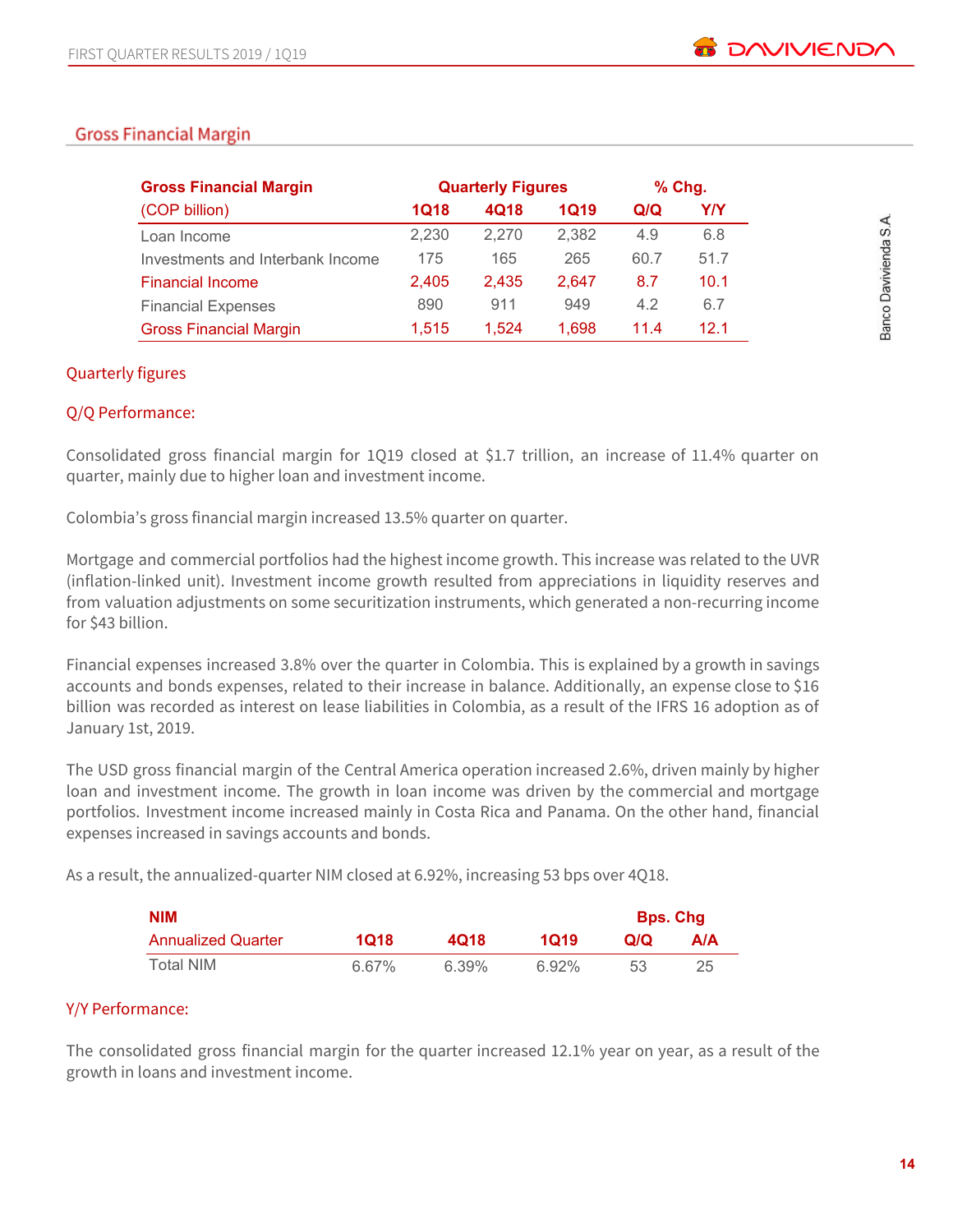In Colombia, the gross financial margin increased 10.6%. In terms of income, the commercial and mortgage portfolios showed the greatest increase (4.8% and 5.7% respectively). Financial expenses had a slight increase of 1.3%, as result of the current stable monetary policy.

Gross financial margin from the international operation in USD increased 9.1% as a result of higher loan portfolio and investment income. The commercial portfolio showed the highest income growth, followed by the consumer book. Investment income increased mainly in Costa Rica and El Salvador as a result of higher yields. The increase in financial expenses in Central America was due to higher spending on savings accounts and credits with entities, mainly in Costa Rica and Panama.

As a result, the 12-months NIM closed at 6.56%, increasing 5 bps against the figure reported in March of 2018.

| <b>NIM</b> |       |       |       | <b>Bps. Chg</b> |     |
|------------|-------|-------|-------|-----------------|-----|
| 12 Months  | 1Q18  | 4Q18  | 1019  | Q/Q             | Y/Y |
| Total NIM  | 6.51% | 6.49% | 6.56% |                 |     |

## **Provision Expenses**

|                                              | <b>Quarterly Figures</b> |                  |          | $%$ Chg. |          |
|----------------------------------------------|--------------------------|------------------|----------|----------|----------|
| (COP billion)                                | 1Q18                     | 4Q18             | 1019     | Q/Q      | Y/Y      |
| Provision for credit losses                  | 539                      | 699              | 690      | $-14$    | 28.0     |
| Loan recoveries                              | 71                       | 186              | 108      | $-420$   | 52.2     |
| Net loan sales                               | 4                        | $\left( \right)$ | $\Omega$ | $-100.0$ | $-100.0$ |
| <b>Provision expenses, net of recoveries</b> | 464                      | 513              | 582      | 13.4     | 25.4     |

## Quarterly figures

#### Q/Q Performance:

Gross consolidated provision expenses decreased 1.4% over the quarter, slightly lower in Colombia (-2.3%), while 3.1% higher in the international operation in US dollars.

In both Colombia and Central America, recoveries for the quarter were lower than the unusually-high ones for the 4Q18.

As a result, quarter's provision expenses (net of recoveries) closed at \$582 billion, increasing 13.4% over the quarter. Annualized Cost of Risk closed at 2.62%, 28 bps above the figure reported in 4Q18.

| <b>Cost of Risk</b>       |      |                            | <b>Bps. Chg</b> |     |  |
|---------------------------|------|----------------------------|-----------------|-----|--|
| <b>Annualized Quarter</b> | 1018 | 4Q18 1Q19                  | Q/Q             | Y/Y |  |
| CoR                       |      | $2.37\%$ $2.34\%$ $2.62\%$ | -28             | 25  |  |

## Y/Y Performance:

1Q19's provision expenses (net of recoveries) grew 25.4% year over year.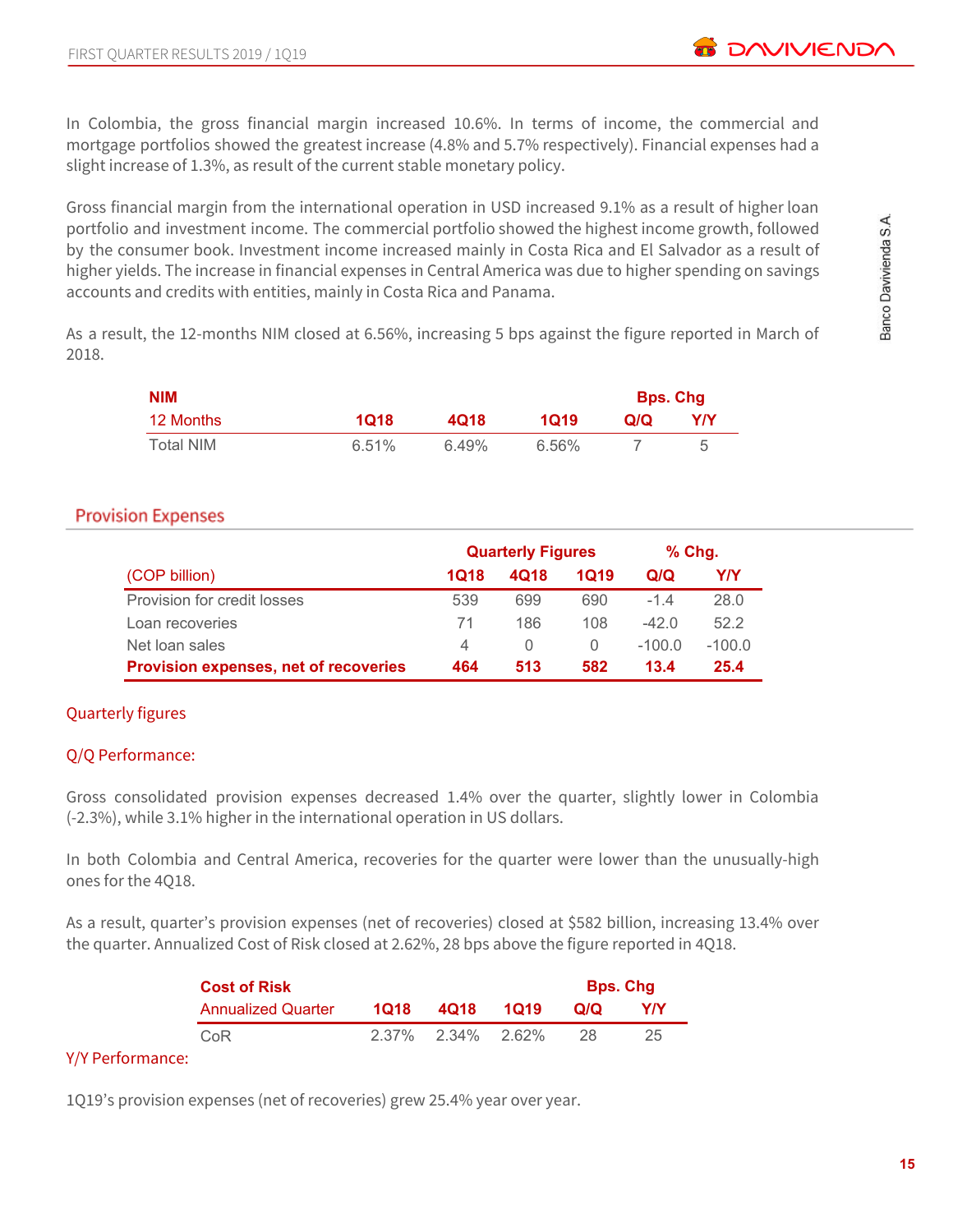Gross provision expenses in Colombia and Central America grew 27.1% and 20.4% respectively, in response to the different risk situations identified during the year, and to the unusually-low provision expense effect during the 1Q18, related to IFRS 9 adoption. Consolidated loan recoveries increased by 52.2% compared to the previous year.

12-months cost of risk<sup>6</sup> closed at 2.47%, 2 bps lower than the figure reported in March of 2018, positively impacted by the growth of the loan portfolio.

| <b>Cost of Risk</b> |      |                   |     | <b>Bps. Chg</b> |
|---------------------|------|-------------------|-----|-----------------|
| 12 months           | 1018 | 4018 1019         | Q/Q | Y/Y             |
| CoR                 |      | 2.49% 2.36% 2.47% |     |                 |

## **Operating Income**

#### Quarterly figures

#### Q/Q Performance:

Operating income for the quarter reached close to \$320 billion, decreasing over the quarter, due to lower income from fees, transactional and business services and lower results of associated entities.

Consolidated net commissions and fee income decreased 3.3%. In Colombia, consolidated fee income slightly grew 1.2%, as a result of lower network fees and commissions on cash purchases. In Central America, fee income decreased 10.5%. This is explained by the non-recurring income generated in December 2018, by bonds' placement in Costa Rica.

## Y/Y Performance:

Consolidated operating income for 1Q19 remained stable compared to the same quarter of the previous year (growth of 0.8%).

Consolidated fee income grew as a result of higher income on handling-fees, insurance fees and issued collaterals. However, net fee income was affected by higher fee expenses, both in Colombia and Central America as explained below.

In Colombia, fee expenses increased due to network expansion and diverse expenses associated to Debit and Credit Card franchise use. On the international operation, increase on fee expenses was related to credit card commissions, mainly in Honduras and Costa Rica.

<sup>6</sup> 12-months Cost of Risk: Accumulated provision expenses (12 months) / Gross Loans (Quarter balance).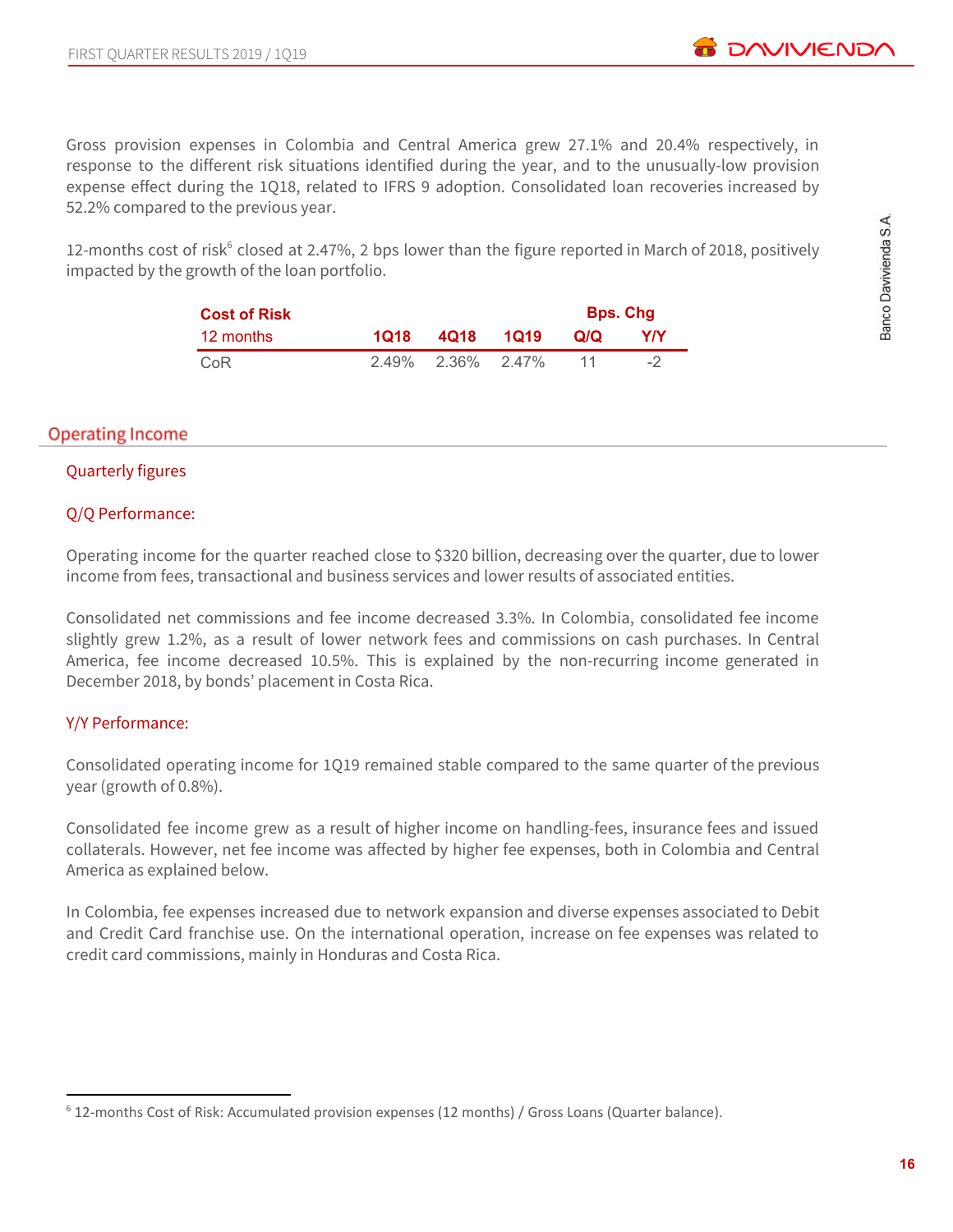## **Operating Expenses**

| <b>Operating Expenses</b>   | <b>Quarterly Figures</b> |      |      | $%$ Chg. |      |
|-----------------------------|--------------------------|------|------|----------|------|
| (COP billion)               | 1Q18                     | 4018 | 1019 | Q/Q      | Y/Y  |
| <b>Personnel Expenses</b>   | 347                      | 350  | 379  | 8.3      | 9.0  |
| <b>Operational Expenses</b> | 323                      | 428  | 323  | $-24.5$  | 0.0  |
| <b>Other Expenses</b>       | 118                      | 141  | 166  | 17 7     | 40.1 |
| <b>Total Expenses</b>       | 789                      | 919  | 868  | -5.6     | 10.0 |

#### Quarterly figures

#### Q/Q Performance:

Consolidated operating expenses for the quarter closed at \$868 billion, 5.6% lower than the previous one, mainly due to IFRS 16 adoption and expense seasonality. In this case, advertising, fees, facility adjustments and tax expenses decreased over the ones of year-end. The decrease in tax expenses was mainly due to lower Tax on Financial Transactions and a decrease in VAT on capital goods in Colombia.

In addition, lower expense (around 46 billion) on leases and higher expense in depreciation of the right-of-use asset (around 36 billion) were recognized as a result of IFRS 16 implementation.

Accordingly, the quarter's Efficiency ratio was 43.7%, 470 bps lower than the figure reported in the fourth quarter of 2018.

| <b>Efficiency</b>  |       |       |       | <b>Bps. Chg</b> |            |  |
|--------------------|-------|-------|-------|-----------------|------------|--|
| Annualized Quarter | 1018  | 4018  | 1019  | Q/Q             | <b>YIY</b> |  |
| Efficiency         | 43.3% | 48.4% | 43.7% | $-470$          | 40         |  |

#### Y/Y Performance:

Consolidated operating expenses for the 1Q19 increased 10.0% when compared to the same period in the previous year, mainly as a result of higher personnel, administrative, depreciation and tax expenses, offset by lower lease expenses due to IFRS 16 adoption.

Personnel and administrative expenses grew mainly due to inflation adjustments and minimum wage increase.

The growth in depreciation expenses is explained by IFRS 16 application, which requires the recognition of a right-of-use asset, and thereby its depreciation expense.

Tax expenses' increase is mainly due to higher VAT and Industry and Commerce Tax.

The 12-months efficiency ratio closed at 46.5%, remaining stable over the figure reported in 1Q18. The non-recurring payment of the personnel bonus (May 2018) impacted the 12-months efficiency ratio in 40 bps. This means that, if we exclude this payment, the ratio would have closed at 46.1%.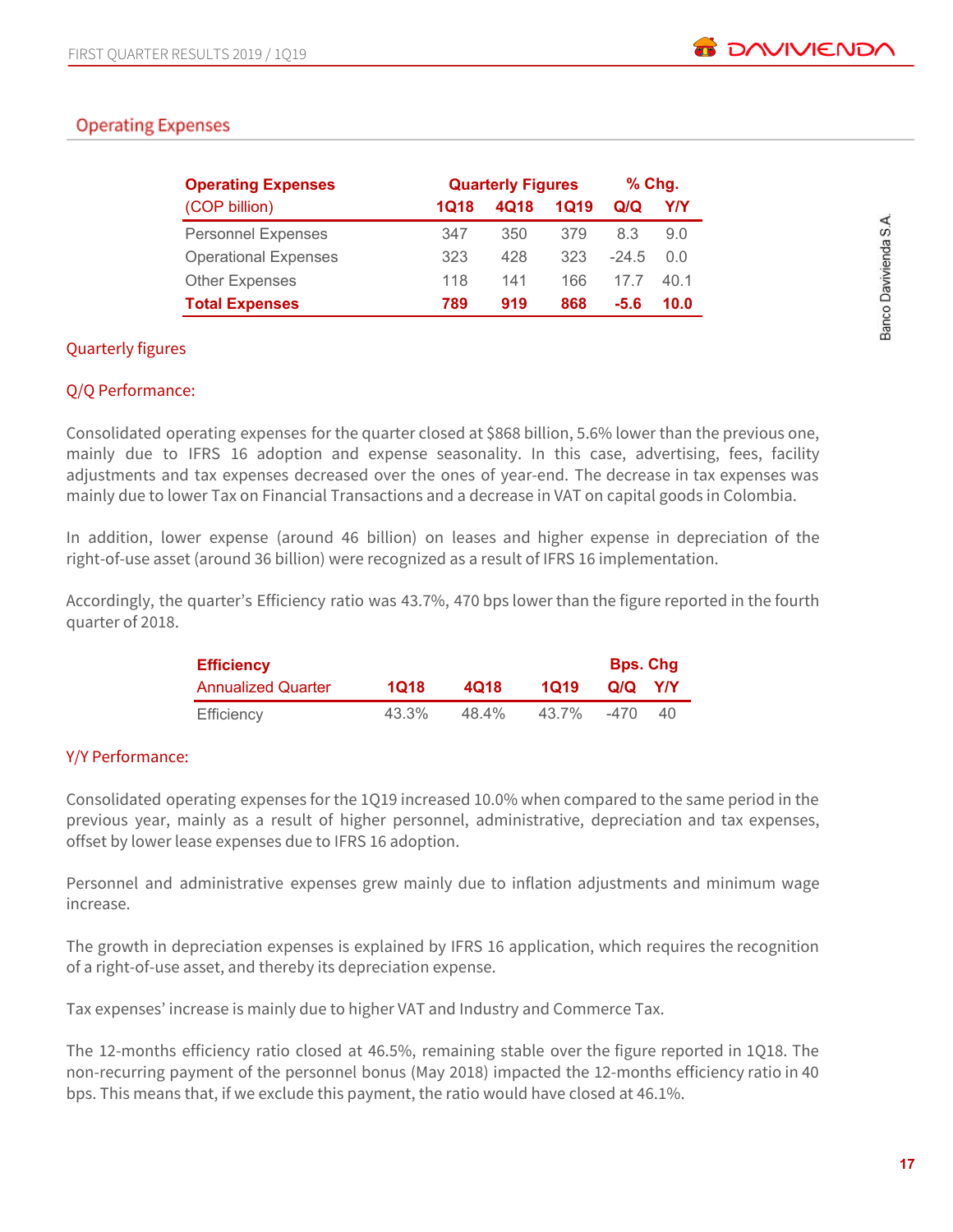Banco Davivienda S.A.

|                          | <b>Efficiency</b> |             |                |                |     | <b>Bps. Chg</b>    |
|--------------------------|-------------------|-------------|----------------|----------------|-----|--------------------|
|                          | 12 months         | <b>1Q18</b> | 4Q18           | <b>1Q19</b>    | Q/Q | Y/Y                |
|                          | Efficiency        | 46.2%       | 46.5%          | 46.5%          | 0   | 30                 |
|                          |                   |             |                |                |     |                    |
|                          |                   |             |                |                |     |                    |
| Taxes                    |                   |             |                |                |     |                    |
| <b>Quarterly figures</b> |                   |             |                |                |     |                    |
|                          | <b>Tax Rate</b>   |             |                |                |     | <b>PP Var. (%)</b> |
|                          | Quarter           | Mar. 18     | <b>Dec. 18</b> | <b>Mar. 19</b> | Q/Q | Y/Y                |

## Q/Q Performance:

1Q19 Income tax closed at \$152 billion, increasing 64.8% over 4Q18. This is explained by a base effect, due to lower income tax in 4Q18 for \$36 billion, which reduced the effective tax rate of that period in around 770 bps. The latter is the result of a reduction from 33% to 30% in the long-term income tax, affecting the deferred tax estimation in accordance with the Financing Law of 2018.

Effective Tax Rate 21.6% 19.8% 27.9% 8.1 6.3

## Y/Y Performance:

Income tax for 1Q19 increased 21.7% over 1Q18. This results from a base effect, due to lower income tax in 1Q18 for \$34 billion, which reduced the effective tax rate of that period in around 590 bps. The latter is a result of IFRS 9 adoption in the first quarter of 2018.

The information hereby presented is exclusively of an informative and illustrative character, and it is not, nor *does it pretend to be, a source for legal or financial assessment of any kind.*

*Both the financial assessments and the projections presented are based on information and calculations carried out internally by Davivienda, and can be subject to changes or adjustments. Any change of current circumstances can affect the validity of the information or conclusions presented here.*

The examples mentioned should not be taken as a guarantee for future projections, and it is not to be *assumed or obligated, explicitly or implicitly in relation to previsions expected for the future.*

**18**